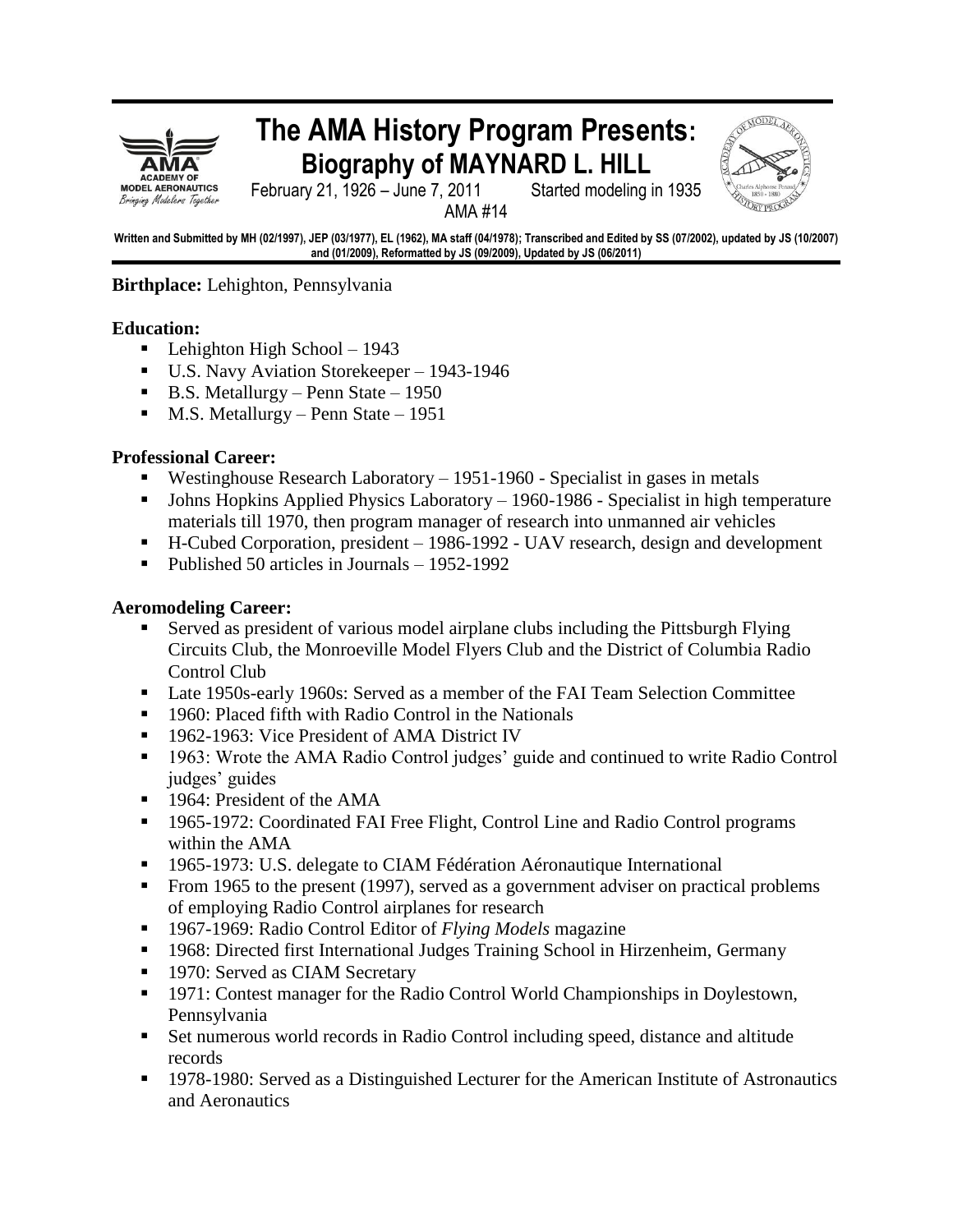#### **Honors:**

- 1966: AMA Fellow
- 1968: AMA Distinguished Service Award for International Judges' Training
- **1970: National Aeronautics Association Meritorious Award**
- **1973: AMA Distinguished Service Award for Autopilot work**
- 1973: Vintage Radio Controlled Society Hall of Fame
- 1973: Howard McEntee Award
- 1977: Model Aviation Hall of Fame
- 2004: John Zaic Memorial Award

*The following was written by Maynard Hill in 1997.*

## **Résumé of Aeromodeling Activities of Maynard L. Hill**

**Birth Date**: February 21, 1926, Lehighton, Pennsylvania **Education**: B.S. Metallurgy, 1950, M.S. Metallurgy, 1952, Pennsylvania State University. Aviation storekeeper 3c., U.S. Navy 1943 to 1946

| $1952 - 1956$ | Organized early symposiums on Radio Control at Selinsgrove, Penn.       |
|---------------|-------------------------------------------------------------------------|
| 1953          | President, Pittsburgh Flying Circuits Club                              |
| $1957 - 1958$ | President, Monroeville Model Flyers Club                                |
| 1959          | Chairman, FAI Team Selection Committee                                  |
| 1961, 1963    | Member, FAI Team Selection Committee                                    |
| $1962 - 1963$ | Vice President, District IV, AMA                                        |
| 1963          | Wrote AMA Radio Control Judges' Guide                                   |
| 1963          | President, District of Columbia Radio Control Club                      |
| 1964          | President, AMA                                                          |
| 1965          | Chairman, AMA District of Columbia Radio Control Club Technical         |
|               | Symposium on Radio Control                                              |
| $1965 - 1972$ | Coordinator of FAI Free Flight, Control Line and Radio Control programs |
|               | within AMA                                                              |
| 1966          | Director of AMA's FAI Radio Control Team Selection Competition          |
| 1968          | <b>Assistant Director, Radio Control National Competition</b>           |
| 1968          | Chairman, AMA-DCRC Technical Symposium on Radio Control                 |
| $1962 - 1968$ | Directed DCR meets 1962, 1965, 1967 and 1968                            |
| $1965 - 1973$ | U.S. Delegate to CIAM Fédération Aéronautique International             |

## **Academy of Model Aeronautics Activities**

## **Fédération Aéronautique International, Aeromodeling Committee Activities**

| 1962          | Chief Judge, Radio Control WC, Kenley, England |
|---------------|------------------------------------------------|
| 1965          | Member, Radio Control Subcommittee             |
| $1966 - 1971$ | Chairman, Radio Control Subcommittee           |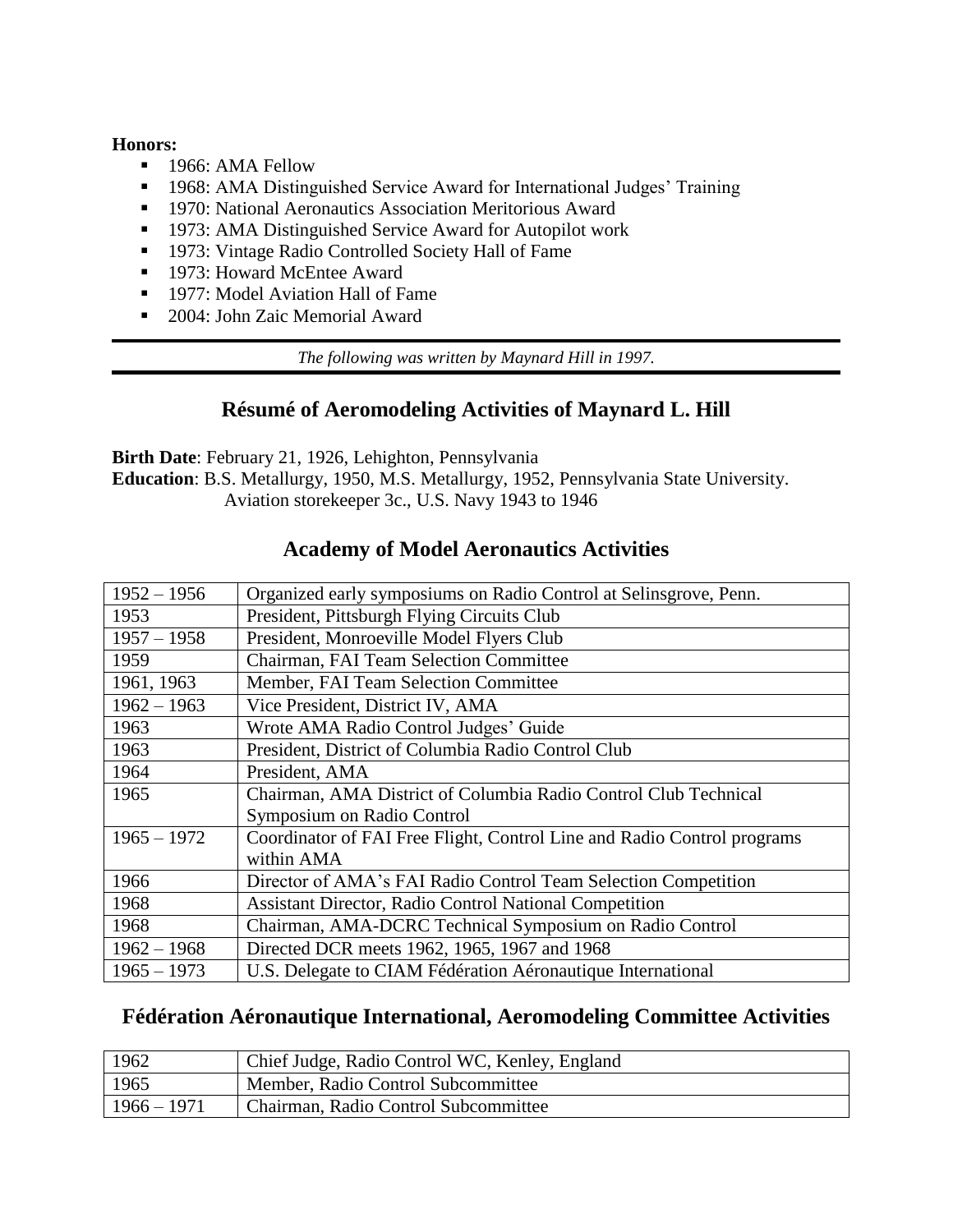| 1966 | Prepared new draft of FAI Radio Control Judges' Guide                      |
|------|----------------------------------------------------------------------------|
| 1967 | Chief Judge Radio Control WC, Corsica, France                              |
| 1967 | Rewrote sections 5 and 6 of Sporting Code with R. Czerny                   |
| 1968 | Directed first International Judges Training School in Hirzenheim, Germany |
| 1968 | Prepared reports (German and English) on studies of two line systems for   |
|      | Radio Control WC                                                           |
| 1968 | Prepared report on results of Hirzenheim Judges School                     |
| 1969 | Prepared new draft of Radio Control Judges' Guide                          |
| 1969 | Jury member and judges trainer at Radio Control World Championships,       |
|      | Bremen, Germany                                                            |
| 1970 | Secretary of CIAM                                                          |
| 1971 | Contest manager for 1971 Radio Control World Championships, Doylestown,    |
|      | Penn.                                                                      |
| 1971 | Judge Trainer 1971 Radio Control WC, Doylestown, Penn.                     |
| 1973 | Chief Judge, Radio Control World Championships, Gorizia, Italy             |

## **Honors**

| 1965 | <b>AMA Fellowship</b>                                             |
|------|-------------------------------------------------------------------|
| 1967 | Buffalo Bisons V.I.P. Award                                       |
| 1967 | Paul F. Tissandier Award, FAI                                     |
| 1969 | <b>LARKS Club Service Award</b>                                   |
| 1969 | AMA Distinguished Service Award for International Judges Training |
| 1970 | National Aeronautics Association Meritorious Award                |
| 1972 | H.G. McEntee Medal                                                |
| 1973 | AMA Distinguished Service Award for Autopilot work                |
| 1977 | Elected to the Model Aviation Hall of Fame                        |
| 2003 | National Aeronautics Association Achievement Award                |
| 2003 | National Aeronautics Association World Record Award               |
| 2003 | Aviation Week & Space Technology – Laureate Award for 2003        |
| 2003 | <b>AMA President's Medal</b>                                      |

## **Aeromodeling Activities**

Started aeromodeling in 1935 Started Radio Control aeromodeling in 1948 Flew aerobatic Radio Control from 1952 to 1963; placed fifth in the 1960 Nationals

## **Established the Following World Records for Radio Control**

| Date              | Type   | <b>Record Set</b>               |
|-------------------|--------|---------------------------------|
| July 5, 1963      | Power  | Altitude: 13,328 feet           |
| September 8, 1964 | Power  | Duration: 8 hours, 52 minutes   |
| September 5, 1964 | Glider | Speed: 28 mph, with R.B. Givens |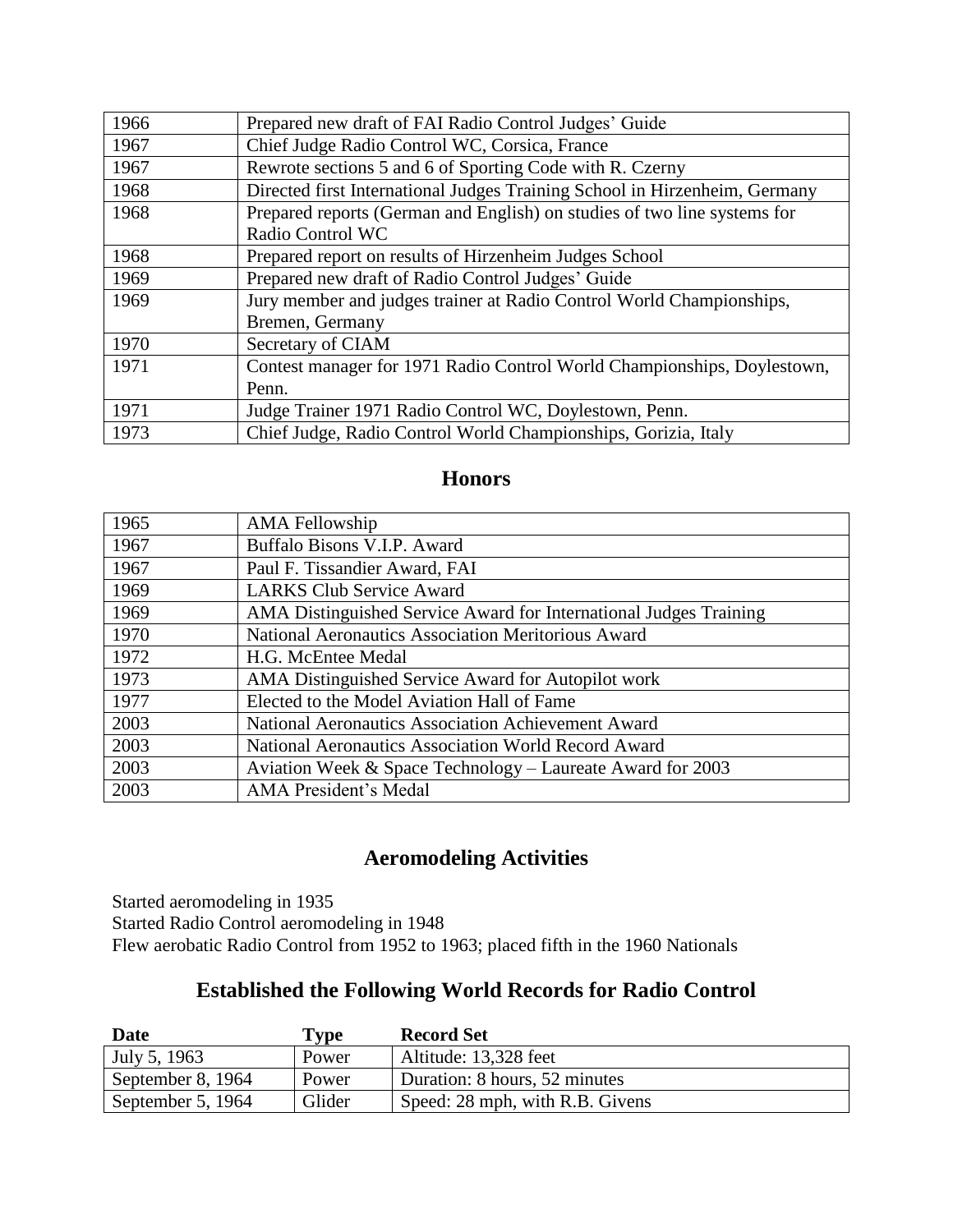| June 2, 1965           | Power  | Closed Course Distance: 184 miles                         |
|------------------------|--------|-----------------------------------------------------------|
| October 2, 1965        | Power  | <b>Cross Country Distance: 189 miles</b>                  |
| June 28, 1966          | Power  | Speed: 142 mph                                            |
| July 26, 1966          | Glider | Altitude: 3,660 feet                                      |
| May 18, 1967           | Power  | Seaplane Closed Course Distance: 48 km                    |
| September 5, 1967      | Power  | Altitude: 19,650 feet                                     |
| September 4, 1967      | Power  | Seaplane Altitude: 18,900 feet                            |
| June 1, 1969           | Power  | Duration: 11 hours, 32 minutes                            |
| September 6, 1969      | Power  | Altitude: 22,800 feet                                     |
| September 3, 1970      | Power  | Altitude: 26,990 feet                                     |
| September 21, 1981     | Power  | Duration: 20 hours, 0 minutes, 15 seconds                 |
| July 4, 1983           | Power  | Closed Course Distance: 765 km                            |
| September 28, 1983     | Power  | Cross Country Distance: 283 miles                         |
| November 28, 1984      | Power  | Closed Course Speed: 150.9 mph                            |
| June $3 - 4$ , 1969    | Power  | Duration: 24 hours, 4 minutes, 15 seconds                 |
| October $1 - 3$ , 1992 | Power  | Duration: 33 hours, 39 minutes, 15 seconds                |
| September 3, 1994      | Power  | Cross Country Distance: 329 miles with R. Rosenthal       |
| June 26, 1995          | Power  | Closed Course Distance: 1,250 km with R. Rosenthal        |
| August 29, 1995        | Power  | Cross Country Distance: 458 miles with R. Rosenthal       |
| August 26, 1999        | Power  | Closed Course Distance: 1,301 km with M. Scott Hill       |
| August 11, 2003        | Power  | Distance in a Straight Line: 1,882 miles with Dave Brown, |
|                        |        | Joe Foster                                                |
| August 11, 2003        | Power  | Duration: 38 hours, 52 minutes, 14 seconds with Dave      |
|                        |        | Brown, Joe Foster                                         |

## **Technical Contributions**

(see also list of publications)

| $1950 - 1951$    | Early experiments on motor-driven escapement servos                            |
|------------------|--------------------------------------------------------------------------------|
| $1957 - 1958$    | Coupled rudder and aileron control system development                          |
| 1964             | Developed special glow plugs for catalytic ignition of gasoline-based fuels in |
|                  | model engines                                                                  |
| 1965             | Electric-powered winch for launching gliders                                   |
| 1965             | Lightweight Barograph (6 oz.) for Radio Control gliders                        |
| 1965             | Telemetering thermal sensor, Mod I                                             |
| 1967             | Telemetering thermal sensor with response proportional to lift and sink (with  |
|                  | R.B. Givens)                                                                   |
| 1968             | Studied and reported creep properties of Monokote covering at elevated         |
|                  | temperatures                                                                   |
| 1968             | High stiffness wing construction of foam fiberglass balsa sandwich             |
| 1969             | Developed a radio plane for meteorological studies of Clear Air Turbulence     |
| $1965$ – Present | Served as an adviser to government agencies on practical problems of           |
|                  | employing Radio Control airplanes for research                                 |
| 1969             | Developed capacitor discharge system with auxiliary generator for spark        |
|                  | ignition of model engines                                                      |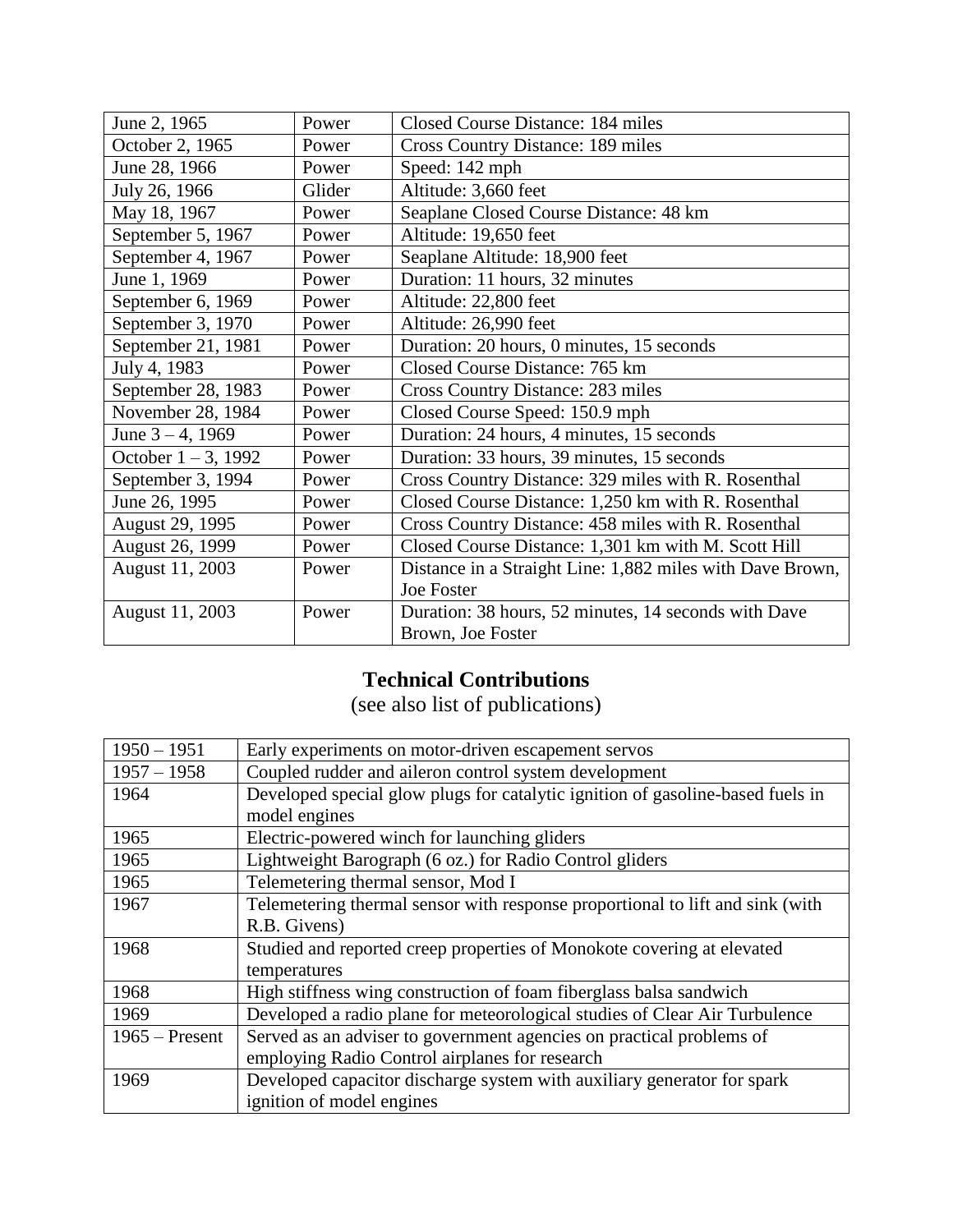| 1969          | Automatic temperature control of receivers in cold climate conditions          |
|---------------|--------------------------------------------------------------------------------|
| 1969          | Adapted Beam YGI antenna to Radio Control transmitter (with R.B. Givens);      |
|               | used for 26,900 foot altitude record                                           |
| 1970          | Developed low cost fuels based on gasoline, alcohol and Klotz oil              |
| $1967 - 1969$ | Radio Control editor of Flying Models magazine; published many technical       |
|               | articles on aerodynamics, engines, Radio Control systems, flutter, structures, |
|               | etc.                                                                           |
| 1972          | <b>Invented Electrostatic Autopilot</b>                                        |
| $1978 - 1980$ | Served as a Distinguished Lecturer for the American Institute of Astronautics  |
|               | and Aeronautics; lectured nationwide to AIAA chapters on subject of            |
|               | aeromodeling world records                                                     |
| 1993          | Donated five record-holding aero models to the AMA museum with                 |
|               | accompanying technical descriptions                                            |

## **Published Aeromodeling Articles**

 $MA = Model$  Airplane News magazine FM = Flying Models magazine  $MA = Model$  Aviation magazine RCM = Radio Control Modeler magazine

## **1. "Plans for Future Radio Control Nats"**

*MA, January 1964, p. 24, Vol. LXIX, No. 1* A discussion of how to run four flight lines at the Nats with no conflicts in frequencies and judging.

## **2. "Beat the Russians or Bust – Part I"**

*MA, July 1965, p. 28, Vol. LXXII*

#### **3. "Beat the Russians or Bust – Part II"**

*MA, August 1965, p. 25, Vol. LXXII*

This lengthy article discusses a duration world records of 8 hours and 52 minutes set on September 18, 1964. Trade-offs about diesels, glow and spark ignition are explained. Tank systems, special glow plugs, fuel consumption measurements, reason for five failures and description of successful flights are included.



*Maynard with two models that set four records. The Marvelous Martha, on the left, set 1250 km in closed course distance on June 26, 1995, and 457 miles in cross-country distance on August 29, 1995. On the right is Old Faithful, which set a duration record of 24 hours and four minutes on June 1 and 2, 1992, and a 33 hour, 39 minutes duration record on October 3, 4 and 5, 1992.*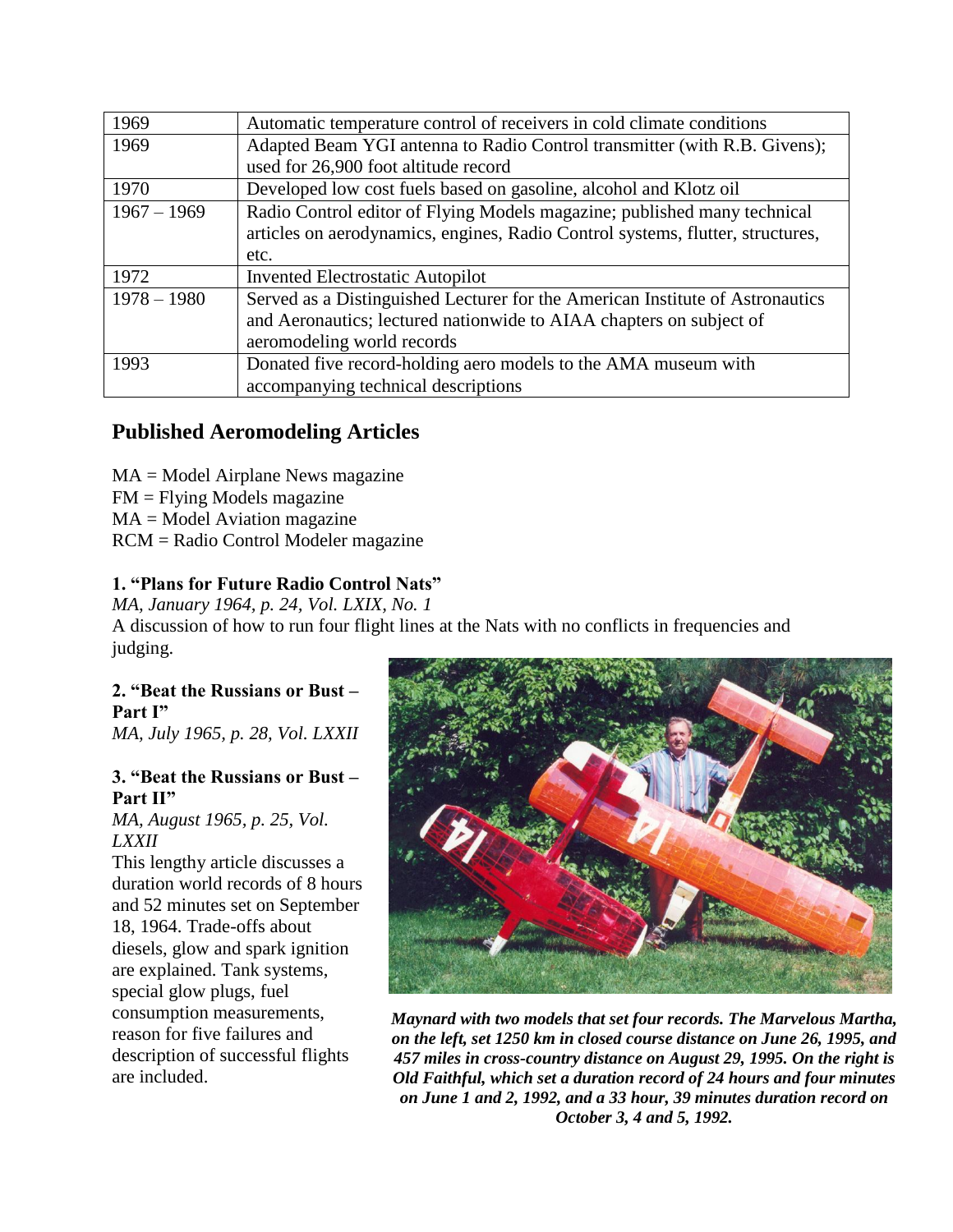## **4. "Old Faithful, World Endurance Recon Radio Plane"**

*Applied Physic Laboratory Technical Digest, Vol. 4, No. 5, May/June 1965* This is a condensed version of the technical information in references two and three.

## **5. "Thermal Seeker"**

*MA, January 1966, p. 14, Vol. LXXIII, No. 1*

Describes a way to make a very sensitive pressure switch from a condom and how to telemeter tones to the ground to detect when gliders are in thermals. Device was used to start a Radio Control glider altitude record with Bong Boomer (see reference seven).

## **6. "Shuffle Off to Buffalo"**

*MA, February 1966, p. 30, Vol. LXXIII, No. 2*

Describes setting a cross-country Radio Control distance records of 295.5 km flying across New York State on the New York throughway. Safety aspects are discussed, along with technical data on fuel, airplane, and Radio Control equipment.

## **7. "Bong-Boomer, Altitude Record Setter"**

*FM, February 1967, p. 9, No. 360*

Construction article and description of the soaring glider that set an altitude record of 3,660 feet on July 6, 1966 at Bong Air Force Base.

## **8. "Maynard Hill's Barograph Recording Altimeter"**

*FM, March 1967, p. 16, No. 361* Describes construction and calibration of a lightweight barograph used to record altitude during record flight of Bong Boomer (see reference seven).

## **9. "Duel in the Sun"**

## *FM, January 1968, p. 12*

Describes altitude record trial September 4 and 5, 1967 during which altitude records of 8,900 feet and 18,960 feet for seaplane, and records of 18,900 feet and 19,600 feet for land planes were set by Hill. The 19,960 feet flight was made with a wing that had badly crushed ribs on one side, good solid ribs on the other, yet the model flew perfectly.

## **10. "Air to Ground Thermal Sensor" (with R.B. Givens)**

*FM, March 1969, p. 20, No. 384*

Describes how to construct a thermal sensor using bi-directional flow thermistor sensor; later made by Ace as a Thermal Sniffer.

## **11. "A 200 Milliwatt Hi Fli System"**

*FM, December 1969, No. 393* Altitude record flight to 22,800 feet set September 16, 1969. Describes coupling hand-held transmitter to a yagi antenna.

## **12. "Eleven and a Half Hours of Exciting Boredom"**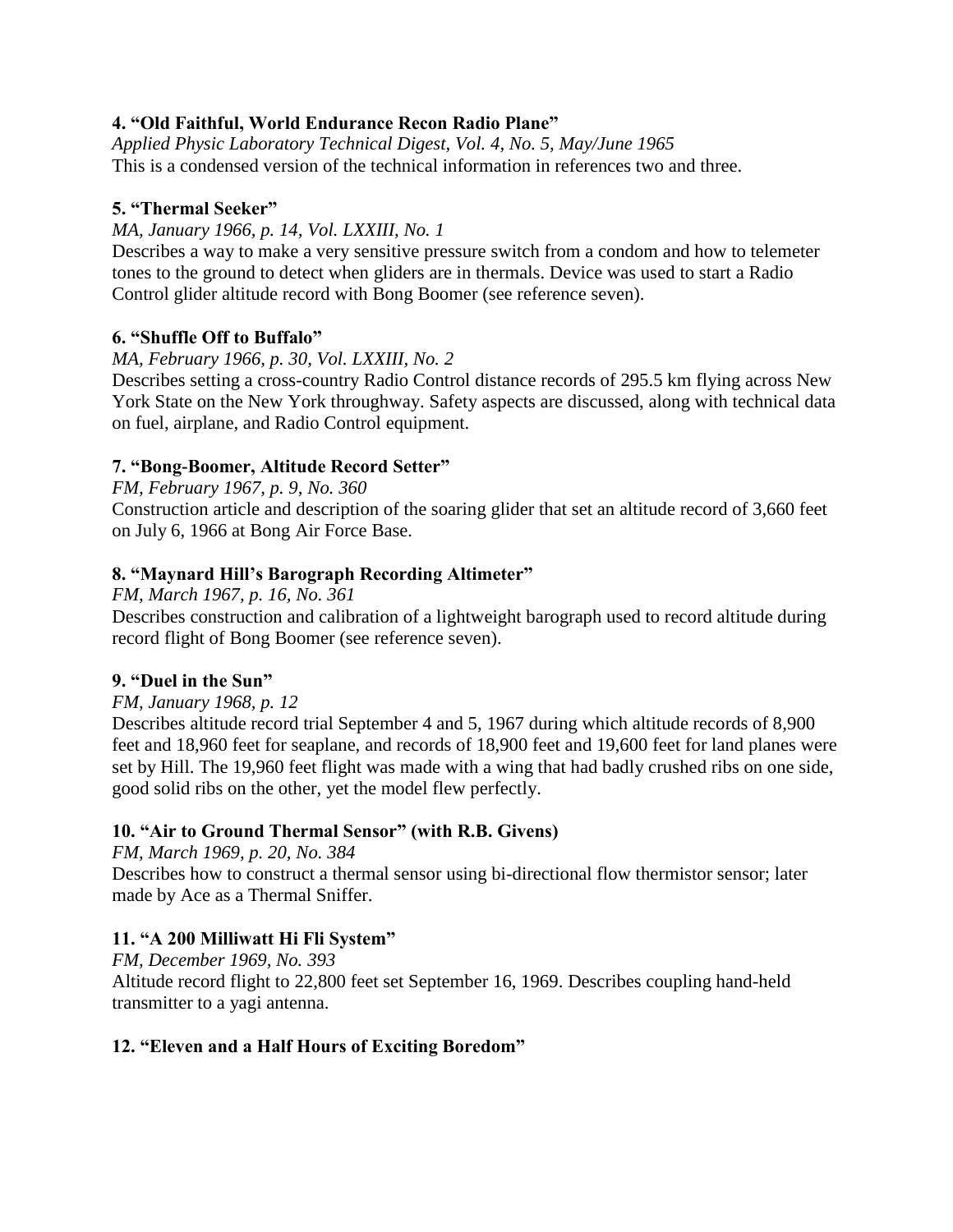## *FM, September 1969, p. 6, No. 390*

An interesting commentary on a duration record of 11-1/2 hours set June 1, 1969. Lots of technical detail about spark system, alternator for power, fuel mixtures to prevent carbon buildup, effect of sloppy linkages on battery drain and others.

## **13. "27,000 Feet in Catbird Country"**

*FM, January 1971, p. 18, No. 406*

Description of model and technique for establishing a Radio Control altitude record of 26,980 feet.

## **14. "Introducing Electrostatic Auto Pilots"**

*AIAA Astronautic Journal of Aeronautics, Vol. 10, No. 11, November 1972, p. 22* A technical article describing the inventors of a method of stabilizing aircraft using sensors that detect the attitude with respect to an electric field in the atmosphere.

## **15. "Electrostatic Autopilots"**

*FM, February 1973, p. 20, No 431* An article similar to number 14 above that includes circuit diagrams and construction notes.

## **16. "There She Goes! Speed Record Trials"**

*MA, April 1977, Vol. 2, No. 12, p. 2*

A description of airplanes and techniques used at a record trial for Radio Control speed records in Houston, Texas. A speed of 203 mph was measured.

## **17. "Twenty Hours Non Stop"**

*MA, July 1982, Vol. 8, No. 7, p. 78*

A duration Radio Control record of 20 hours, 0 minutes and 51 seconds was September 22, 1981. Night flying is discussed, an alternator provided power for sensor, receiver light, and a small telemetry transmitter reported that volts and amps were correct. Engine was a four-stroke fitted with magnetic speed ignition, constructors drawing one included.

## **18. "Designing a Mini RPV for a World Endurance Record"**

*AIAA Astronautic and Aeronautics, November 1982, Vol. 20, No. 11, p. 47* A technical condensation of reference 17 with addition of uses of duration technology in remote piloted vehicle.

## **19. "World Endurance Record for Radio Controlled Aeromodels"**

*Johns Hopkins Applied Physics Laboratory Technical Digest, Vol. 3, No. 1, 1982, p. 81* Essentially the same information on modeling as in number 17 and 18 above, but with additional relevance to remotely piloted vehicles.

## **20. "Fourth of July Picnic"**

*MA, March 1984, Vol. 10, p. 58, No. 3*

Technical and practical problem of setting a closed course distance record of 765 kilometers on July 4, 1983. Long duration at substantial speed was a big challenge. Laminar flow airfoil had some good, some bad characteristics. Electrostatic autopilot helped until thunderstorms came by.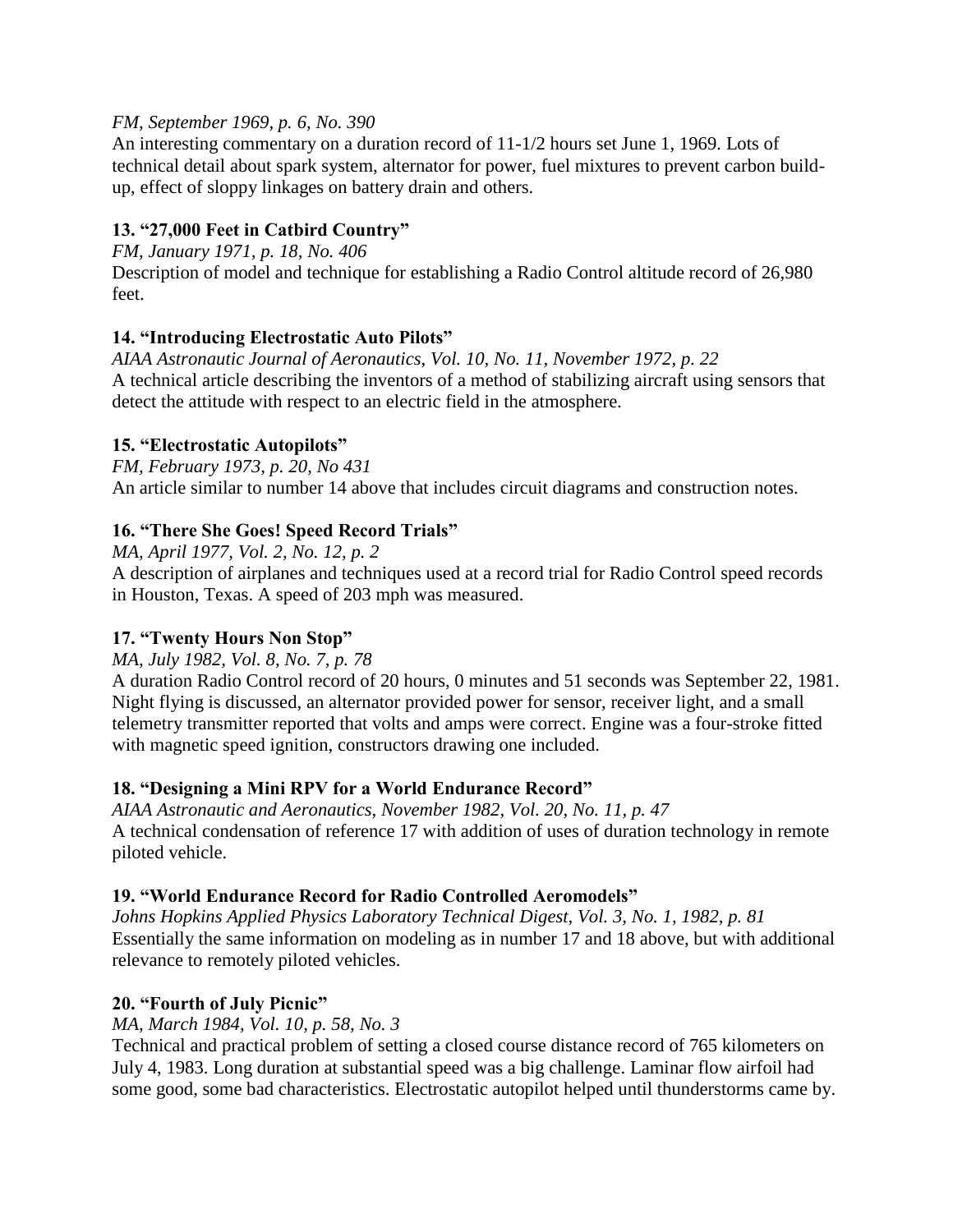Four-stroke engine with capacitance-discharge spark system used gasoline-based fuel for economy.

## **21. "A Closed Course Distance Records for Powered Radio Control Aeromodels"**

*Johns Hopkins Applied Physics Laboratory Technical Digest, Vol. 5, No. 2, 1984* An article very similar to the article mentioned in reference number 20.

## **22. "Electrostatic Autopilots"**

*Johns Hopkins Applied Technical Digest, Vol. 5, No. 2, 1984*

This article describes the basic theories behind the method of stabilization first proposed in 1972 in reference 14 and reports on experiments and knowledge gained during a decade of experimentation on aeromodels and remotely piloted vehicles. Limitations caused by weather are discussed along with possible application of their technology to thunderstorm research.

## **23. "A New World Record of 283 Miles Cross Country Distance of Radio Control Aeromodels"**

*Radio Control Modular, Oct. 1984, Vol. 24, No. 10, p. 136*

A specialized model was launched at Green Castle, Pennsylvania and flown through Maryland, West Virginia, and Virginia to Mountain Empire Airport in Marion, Virginia. The model was flown along side and above a convertible traveling at 50-70 mph on Interstate Route 81, which traverses several mountains in the Allegheny chain. Engine, propeller, fuel system and fuel composition are described as are carburetor and filter problems.

## **24. "Electrostatic Stabilizers, World Records, and What Happens When Your Hobby Becomes Your Job"**

*Conference Proceedings, Madison Are Radio Control Society National Sailplane Symposium, November 1 – 2, 1986, Madison, Wisconsin*

This paper is a meandering discussion, with jokes, about how you can ruin your hobby by trying to use it to work for military minds.

## **25. "Electrical Disturbance Near Thunderstorms Observed by Means of Small Remotely Piloted Vehicles Stabilized with Respect to the Local Field Vector"**

*Proceedings of the Seventh International Conference on Atmospheric Electricity, State University of New York at Albany, June 19, 1982*

A discussion of theory of electrostatic stabilization and the behavior of aeromodels so stabilized when near thunderstorms, mountains and in fair weather.

## **26. "A Radio Controlled Glider with Zero Sinking Speed"**

*Conference Proceedings, MARCS 8th National Soaring Symposium, October 25, 1993, Madison, p. 81*

This is a description of a powered airplane that set a world record for Radio Control duration of 24 hours, four minutes on June 3 – 4, 1992 and a record of 33 hours, 39 minutes and 15 seconds on October 1 – 3, 1992.

## **27. "One Whole Day and Then Some"**

*MA, Vol. 20, No. 7, July 1994*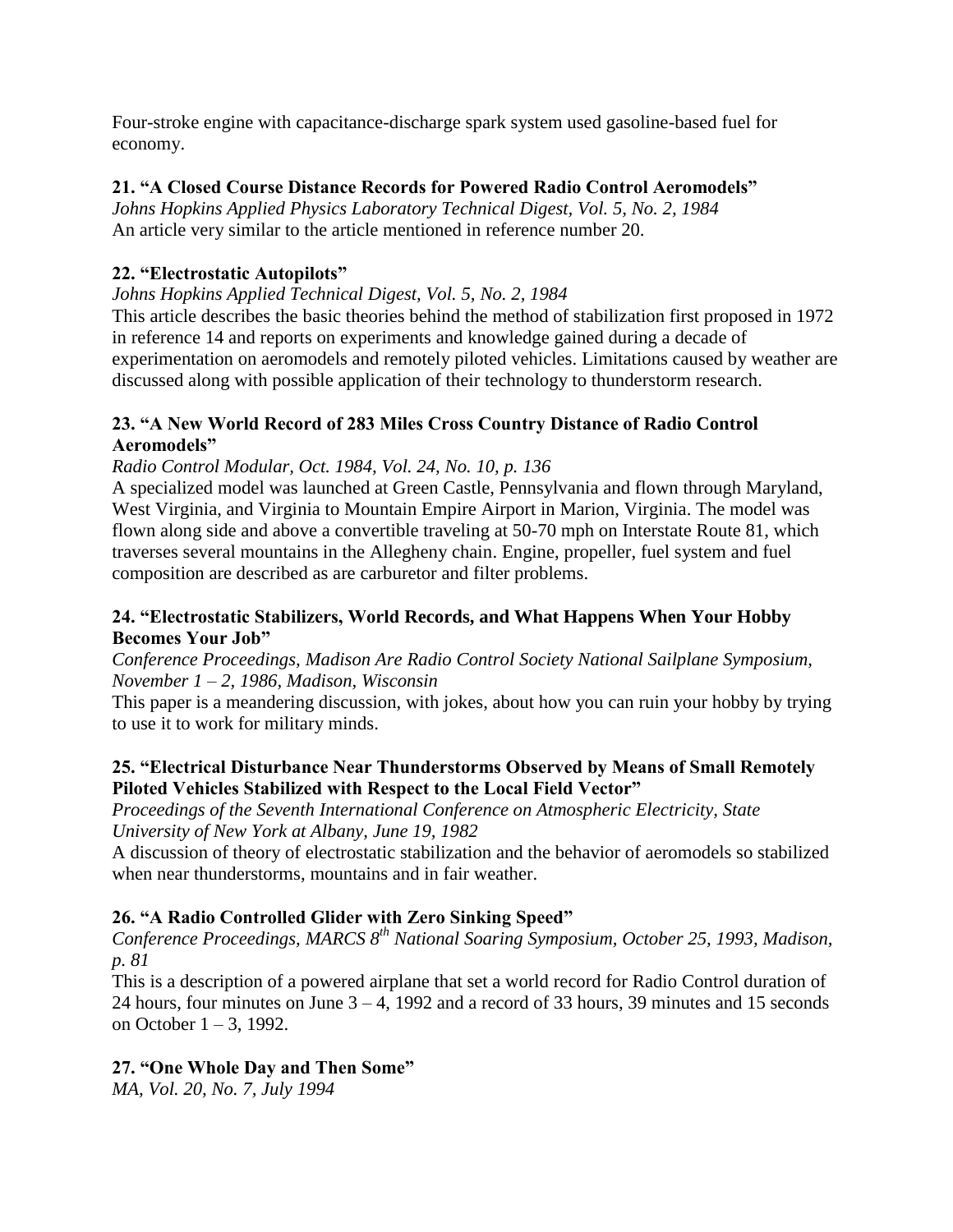A description of Old Faithful model that set a world duration Radio Control record of 24 hours in June 1992 and 33-2/3 hours October 1 – 3, 1992.

## **28. "329 Mile Cross Country"**

*RCM, Vol. 32, No. 6, June 1995, p. 12*

Description of Stretcher, a Radio Control model, and its record flight on Interstate Route 81 from Harrisburg, Pennsylvania through Maryland, West Virginia, and Virginia, to Mountain Empire Airport near Wytheville, Virginia.

## **29. "Racing Against Sunset"**

*MA, Vol. 25, No. 10, December 1999, p.58* Description of Marvelous Martha and 1301 Km closed course distance record.

## **30. "Two Sunsets and Still Flying"**

*MA, Vol. 30, Winter, January 2004, p.18* Description and history of Hill's records and TAM-5 project that led to the first model airplane flight across the Atlantic Ocean in August 2003.

## **31. "Record Setting Transatlantic Flight" (with Rick Bell)**

*MAN, Vol. 132, No. 1, January 2004, p.84* Technical description of TAM-5 model that crossed the Atlantic Ocean, non-stop, August 9-10- 11, 2003.

## **32. "A 6-Meter Rig Flies the Atlantic"**

*CQ/VHF Magazine, Vol. 6, No. 4, Winter issue, p.6* A description of early radio-control equipment along with a discussion of amateur radio's role in the transatlantic flight of TAM-5 in August 2003.

> *(Signed) Maynard L. Hill February 14, 1997*

*The following information ran as part of an article called "Who's Who in Radio Control" by Edward Lorenz that ran in the Model Airplane News 1962 Annual.*

Maynard Hill is a metallurgist at Johns Hopkins Applied Physics Lab and if any spare time is available, over the 20 hours a week spent on Radio Control activities, he then enjoys bridge and music. Thirteen of his 27 years in modeling are in Radio Control and he prefers plane designing to any other phase. His wife, Gay, and two children also enjoy his hobby. When it comes to flying, Maynard prefers to fly a stunt pattern, his own, no less. Maynard has done much to promote Radio Control activities from Pittsburgh, Pennsylvania. Designing planes, building, and flying come in that order.

*John E. Patton submitted the following letter when he submitted an application on behalf of Maynard Hill for Hill to be inducted to the Model Aviation Hall of Fame. Hill was inducted into the Hall of Fame as the result of the application.*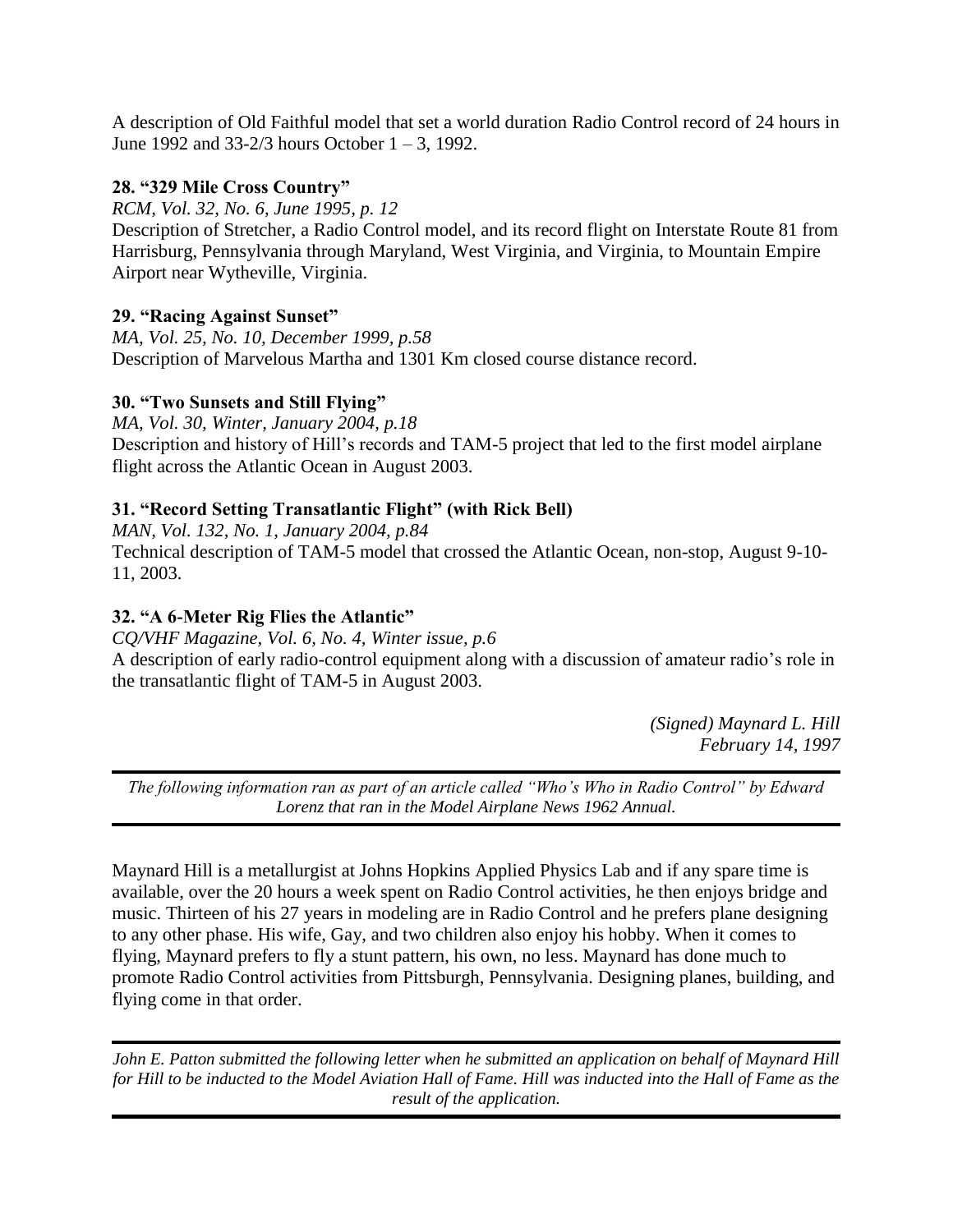John E. Patton, AMA 17 Rt. 5, Box 439 Frederick, Maryland 21701

March 22, 1977

Hall of Fame Committee Academy of Model Aeronautics  $806$   $15^{\text{th}}$  Street N.W. Washington, D.C. 20005

Gentlemen:

I am privileged to nominated Mr. Maynard L. Hill as a candidate for the Modal Aviation Hall of Fame.

As stated in the precepts, the general criterion for eligibility of an individual for this honor is the "total contributions of the candidate over the years which would improve the hobby and increase its prestige and stature." I believe there is no other person who can equal the total contributions made by Maynard Hill toward improving our hobby and increasing its prestige and stature.

The attached résumé lists many of Maynard's accomplishments and honors. One needs only to read this impressive list to understand that here is a man who for 25 years has, many times over, more than fulfilled the requirements to be elected to our Hall of Fame.

Thirteen world records, each one requiring weeks and even months of preparation to a successful final completion, resulting in 13 times the United States of America, the Academy of Model Aeronautics and Maynard Hill being recognized at the world level for outstanding accomplishment.

Maynard's 15 years of working in various responsibilities in the FAI means that among aeromodelers in most countries in the world, he is well known and respected for his knowledge and abilities.

Maynard's technical contributions have done much to advance the state of our hobby while his ability as a writer and a public speaker has made it convenient to share his accomplishments with others for the benefit of our hobby at all levels.

His invention of the electrostatic autopilot along with developments in the field of RPVs and the related publicity in nationally recognized scientific journals has done much to raise the status of aeromodeling above the pure hobby or sport category, while his 11 years as an adviser to various federal government agencies, in aeromodeling related fields, has done much the same thing among military and government departments.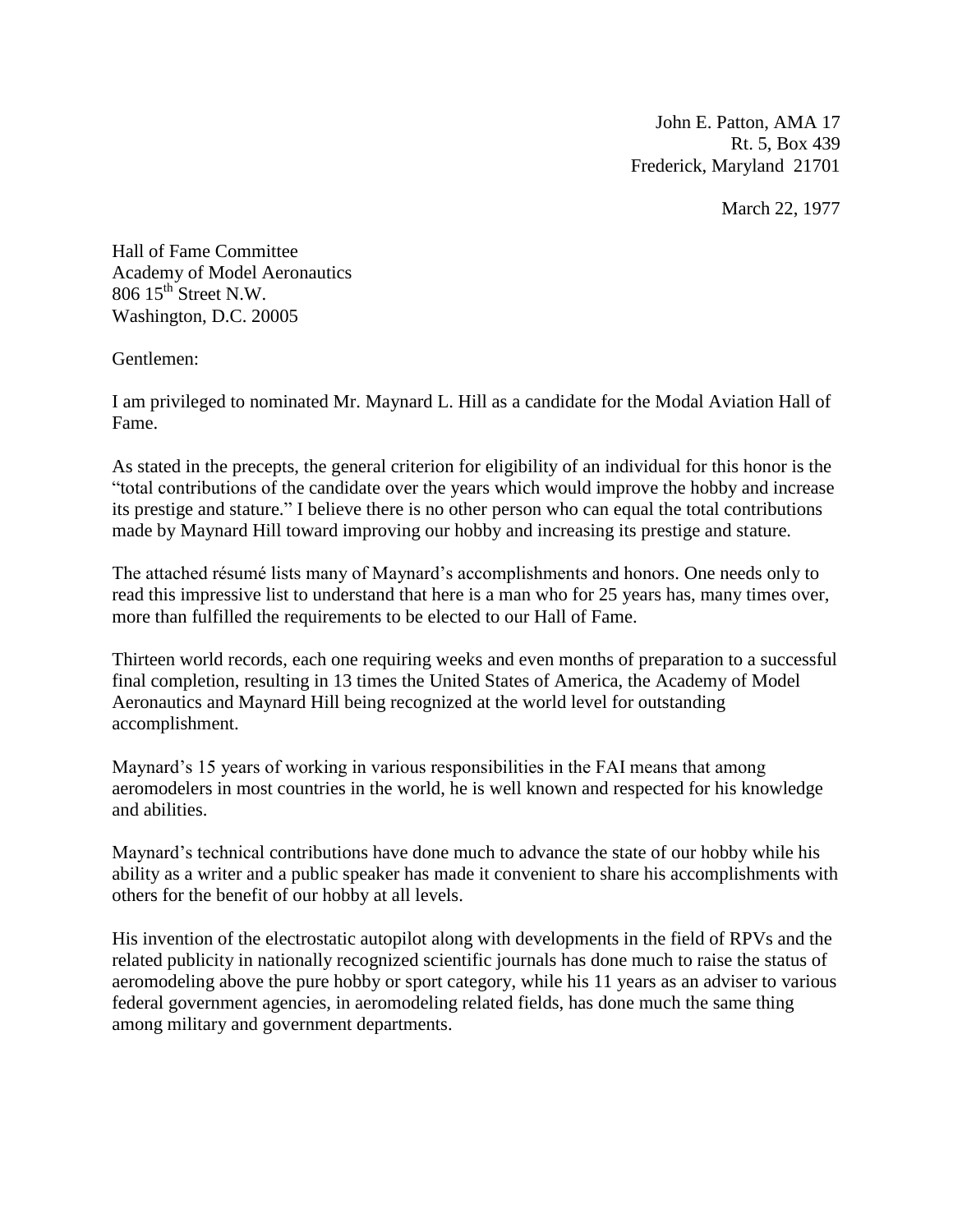As can be seen in the attached résumé, by the honors already bestowed, many others have already recognized the outstanding achievements of Maynard Hill. I believe we are overdue in electing him to our highest honor.

Maynard is a very talented and knowledgeable person whose many outstanding contributions have done much to improve our hobby. He has earned and deserves the honor of being elected into the Model Aviation Hall of Fame now.

Respectfully Submitted,

John E. Patton

*The following is from the April 1978 issue of Model Aviation magazine, page 60.*

Maynard L. Hill has been an internationally known aeromodeler for more than 25 years. He is a past president of the DC/RC, the Pittsburgh Flying Circuits, and the Monroeville (PA) MAC. He served as AMA President in 1964.

Maynard's service to aeromodeling included 15 years' work in many responsibilities in the Federation Aeronautique Internationale, including chair of the Radio Control Subcommittee, chief instructor for Radio Control judging (including authorship of the FAI Judges Guide) and Contest Manager of the 1971 Radio Control Aerobatic World Championships in Doylestown, Pennsylvania. He also served as Assistant Radio Control Director at the 1968 National Championships.

Hill's technical contributions are too extensive to describe adequately in this space. They include research and development in control systems, model structures, fields, glow plugs, thermal sensors, antennae, aerodynamics and model use for meteorological studies. He is recently famous for the invention of an electrostatic autopilot for both model and full-scale aviation.

His honors include an AMA Fellowship, FAI awards, numerous AMA club tributes, and the AMA Distinguished Service Award.

As a writer, Hill has been published extensively in the model press. *Popular Mechanics, Popular Science* and many technical and scholarly journals as a result of his work with the Johns Hopkins University Applied Physics Laboratory where he is the metallurgist and specialist in remotely piloted vehicles. In addition to Maynard's technical contributions, which have done much to advance the state of our hobby, his ability as a writer and a public speaker have contributed to the sharing of his accomplishments with others for the benefit of model aviation at all levels.

Hill is probably best known for the many world records he holds. Each one required weeks and even months of preparation, adding up to 13 times that the United States, the AMA, and Maynard Hill have been recognized at the world level for outstanding accomplishment. The record flights were in many categories of radio control, altitude (over 20,000 feet!), speed, duration, distance; powered and glider, land and seaplanes.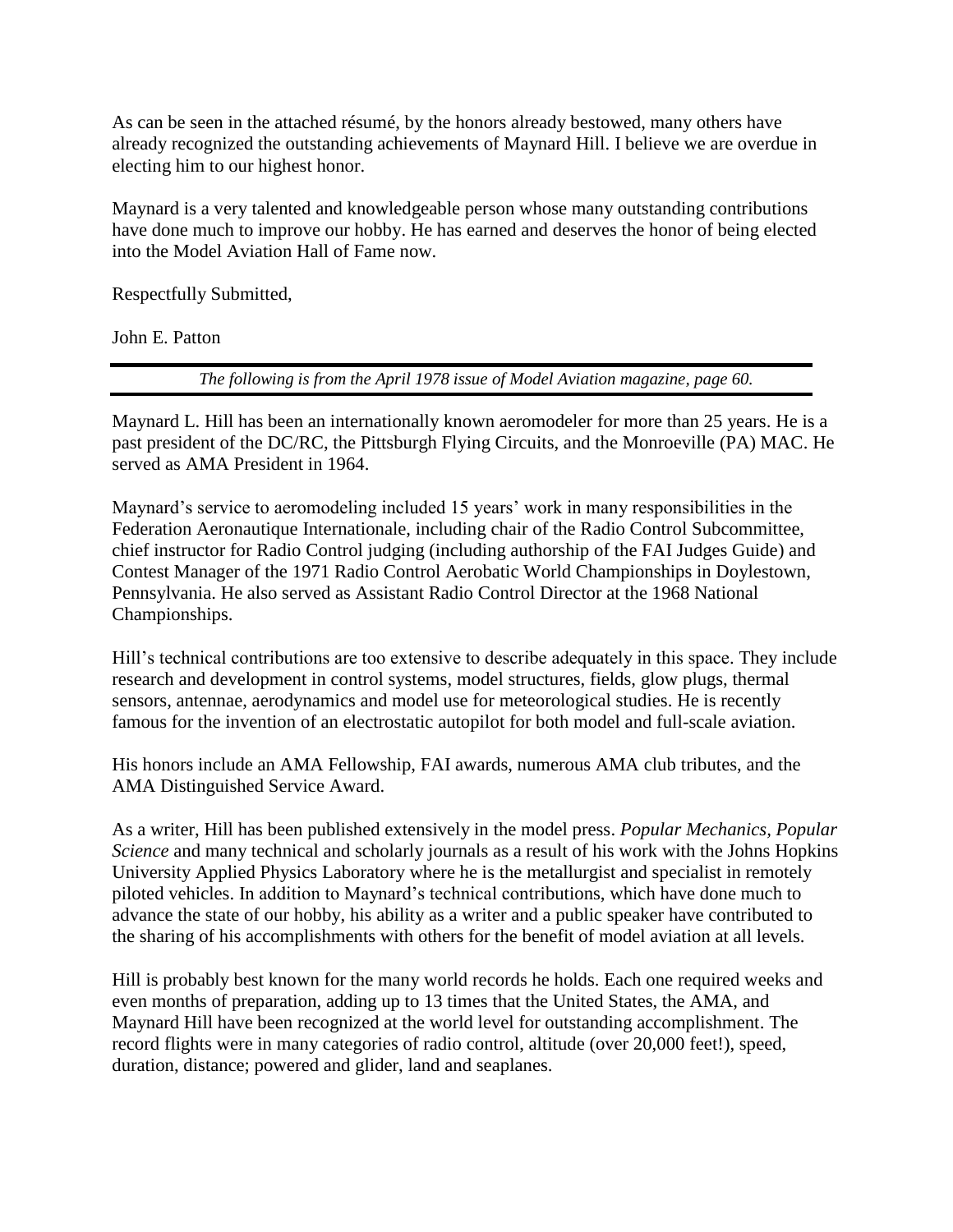His invention of the electrostatic autopilot, along with other developments in the field of RPVs (Remotely Piloted Vehicles) in nationally recognized scientific journals has done much to raise the status of model aviation among military, government, and civilian aeronautical agencies.

Maynard Hill has made it easier for all modelers to fly. His efforts have resulted in a good public image for aeromodeling, which has received extensive and favorable publicity. It has been good for him and for the activity as a whole. He fits comfortably in the Hall of Fame and is qualified many times over.

*The following is Maynard Hill's autobiography, also published as a Model Aviation Online exclusive.*

## **"Two Sunsets & Still Flying" By Maynard Hill**

I was born into the Golden Age of Aviation in 1926. By age 4, I understood that Charles Lindbergh had done a miraculous thing, flying alone across the Atlantic Ocean. During the 1930s, one-eyed Wiley Post was famous for setting altitude and speed records while wearing a pressure helmet that looked like the top of a hot-water heater. Amelia Earhart flew alone across the north Atlantic, and her smile was seen on many newsreels.

Jimmy Doolittle flew fantastic speeds in seaplane biplanes. Howard Hughes built a super speedster and was hugged and kissed by movie stars after setting a boomer of a record. Smilin' Jack was a famous comic-strip pilot who saved damsels in distress and brought bad guys to justice by performing astonishing flying feats. All were heroes!

As were many boys of the decade, I had my mind on model airplanes more than girls did. The thrill of launching a black-and-yellow tissue-covered rubber-powered model of a Corben Baby Ace was enormous! Red-and-white Rearwin Speedsters and all-yellow Piper Cubs were even better. You learned something new or acquired a skill with each model. Success was not always easy; patience and persistence were among the valuable lessons.

By age 9, I had acquired a fairly serious addiction to balsa wood and glue. The habit stuck all through high school and two-and-a-half years in the Navy. By the time I entered college at Penn State, the habit was so severe that I had trouble bringing it under control, even during final-exam week.

What is worse was that I was sharing a dormitory room with Warren "Bud" Yenney, whose lust for balsa and glue was almost equal to mine. Glider wings hung on all of the walls, bookcases were places to store fuselages, balsa, building boards stood tall in the corner, and the floor was often sprinkled with balsa shavings. We locked our door on "Cleaning Lady Day" to keep her from ruining our delightful mess.

Bud Yenney had the audacity to pursue almost any idea that came to him. He had heard of a man named Walter Good, who flew a Radio Control model before World War II. Bud telephoned Walt and asked for a chance to talk to him. In mid-February 1947, I was the passenger in Bud's unreliable 1937 Ford that was pushing hard in a blinding snowstorm to go through the mountains out of State College to Silver Spring, Maryland.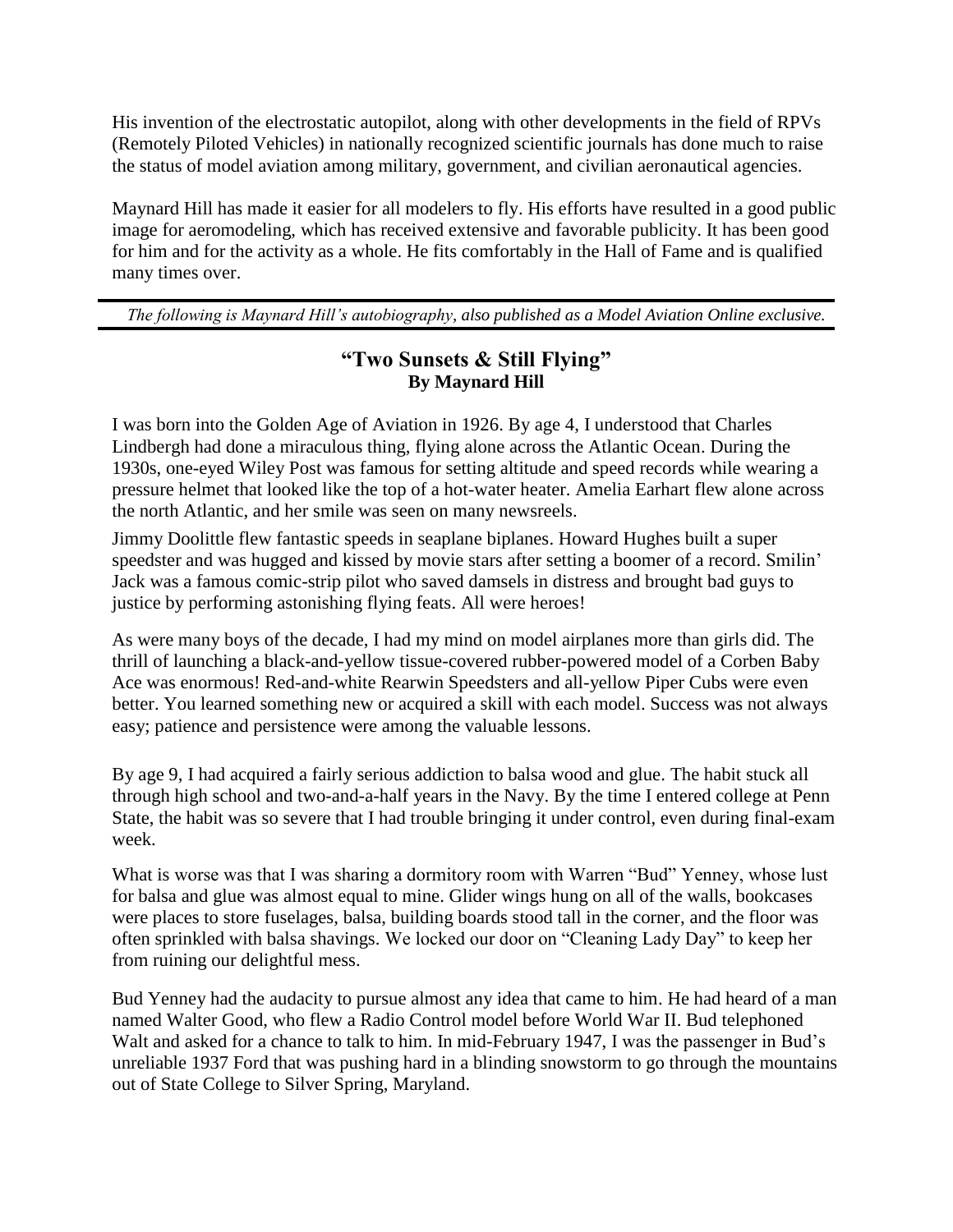Walt and his wife Joyce welcomed two semi-frozen students to the warmth of their home and hearts. Steaks and apple pie were followed by furious Radio Control talk well past Walt's normal bedtime. Warm beds were followed by a nearly all-day session Saturday. This was the start of a long and wonderful friendship that has been one of the biggest joys of my mostly joyful life.

During the mid-1950s, Walt patiently helped me figure out how to make his single-channel "three-tuber" then build his five-tube dual proportional control system. Walt called the system two-tone plus width, which soon became TTPW. California modelers were deep into "bangbang" reed control, and they declared that TTPW meant "too tough to piddle with."

I was what you might call "illiterate" in the field of electronics. Nevertheless, via telephone calls and treks to Walt and Joyce's house, after two years of asking dumb questions about mysterious selenium diodes, etc., I got the thing working in the spring of 1957.

By the summer of 1959, I was a virtual hotrod with an original-design mid-wing model called the Pittsburgh Pointer. With it I could fly a pylon course upside-down and do Outside Loops and Cuban 8's that were smooth, free of the jerk-jerk-jerk often seen in reed-controlled models.

Californian Bob Dunham with his Smog Hog and Midwesterner Ed Kasmirski with his Orion had high-speed thumb-twitching skills, so they flew smoothly and accurately enough to win places on the US team to compete in the first Fédération Aéronautique Internationale (FAI) Radio Control World Championships in Zurich, Switzerland, in 1960. I came within inches of being the third team member.

Team members were picked based on points scored in regional contests, with the Nationals (Nats) as final input. In the east I was narrowly ahead of Harold (Hal) deBolt all during 1958 and the summer of 1959. At the Nats in Los Alamitos, California, my Pittsburgh Pointer rolled 10 inches outside the lime-lined landing circle and scratched off points that otherwise would have been awarded for a "greasy" landing.

Hal deBolt came in fourth and I came in fifth, so he was the third team member. Walt Good was to be the team manager. I regretted my failure at the time, but several years later, I looked at it as a blessing.

In 1960, I left my job at the research laboratories of Westinghouse Corporation in Pittsburgh, Pennsylvania, and took a job at the Applied Physics Laboratory (APL) of Johns Hopkins University in Silver Spring, Maryland. I had grown tired of "basic research" that didn't seem to be going anywhere useful and I liked the word "applied."

I do not deny that my friendship with Walt Good influenced the decision. We spent many lively lunch hours talking Radio Control, and we had many sessions on the flying field.

In 1962, Walt pulled some strings with the organizers of the forthcoming second World Championships for Aerobatics. I had written the first Radio Control judges' guide for AMA, and Walt pointed out that I would make a good chief judge at Kenley Aerodrome, England.

More than 20 years earlier Kenley airfield had housed hundreds of Royal Air Force (RAF) pilots and swarms of Spitfires and Hurricanes at the ready to fight against Luftwaffe bombers during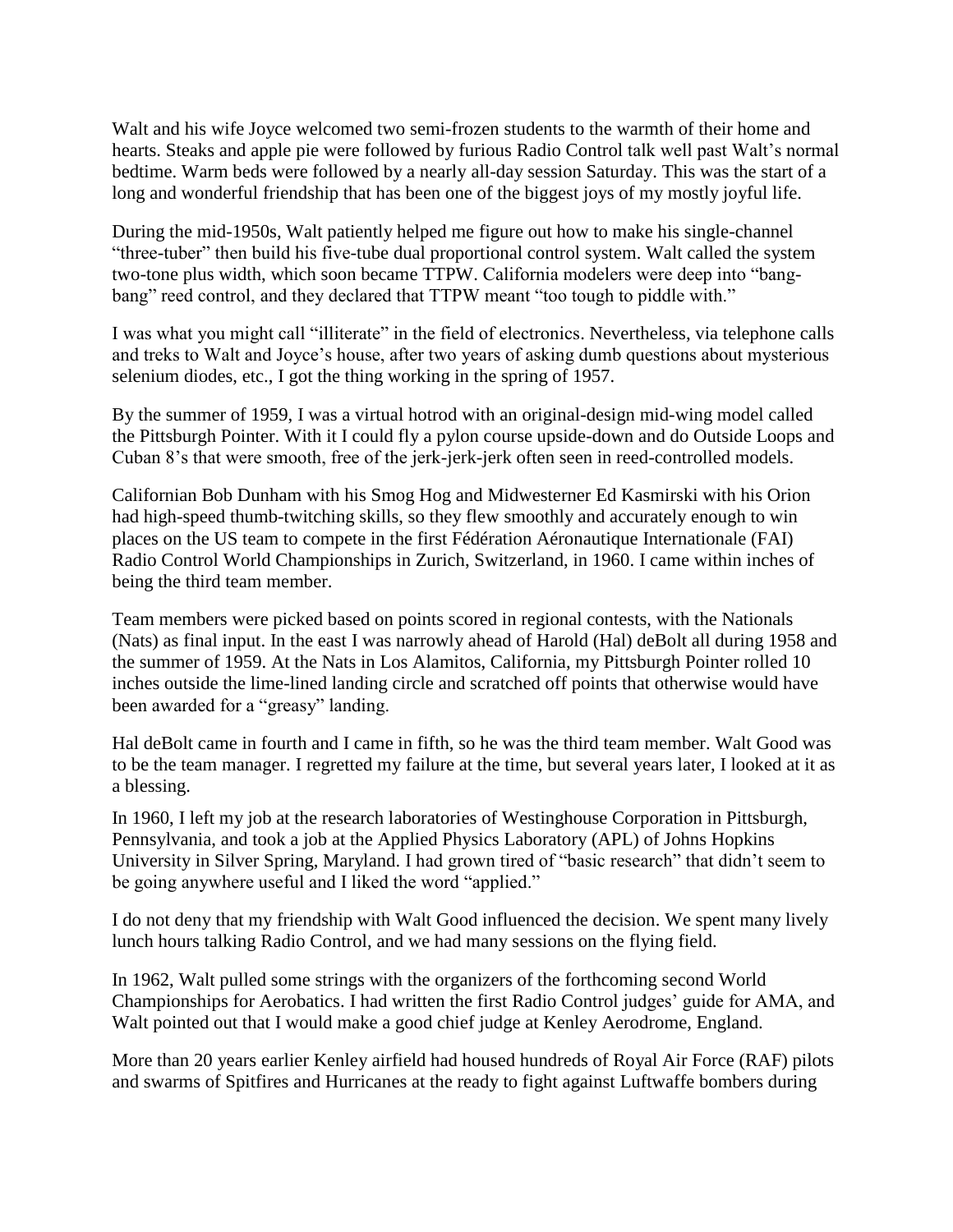the Battle of Britain. Although that battle was won and past, there was still a military presence; in 1962 the Cold War with the Soviet Union was hot.

The Soviet Union sent a team of modelers to the contest. They were a bit standoffish and reluctant to allow their models to be examined. I was shocked by what I saw from my privileged position as judge.

The Soviet modelers could not purchase smooth-cut balsa in a hobby shop. Their propellers were hand-carved, some capacitors were homemade from waxed paper and aluminum foil, and at least one control transmitter was an olive-drab box with "RCA" embossed on it because it had been shipped by the United States according to the Lend-Lease Act during the war. Clearly, the model-airplane hobby was not part of the "Five Year Plan."

The contrast with other countries' models and equipment was astonishing. Tom Brett's sleek navy-blue-and-gold low-wing Perigee won for the United States and the British team finished first in the team competition with lots of flashy red, white, and blue. All of these models were colorful beauties. All of the pilots had handheld transmitters. The Soviet team, with their dull black-and-white shoulder-wingers and ground-based recycled transmitters came in last.

A blatant anomaly hit me hard. Soviet competitor Pietrov Velitchkovsky wore a small pin on his CCCP-labeled T-shirt. It honored him as a "Hero of the Soviet Union" for having set seven FAI world records for Radio Control aeromodels!

I came home from Kenley with two conclusions. One, communism was very bad! No balsa wood! Two, if Velitchkovsky could set records with such poor stuff, Americans ought to be able to raise the marks considerably with their far-superior equipment.

Fellow District of Columbia Radio Control club (DCRC) members were roused by my preaching at the September 1962 meeting. We laid plans for an assault on the Velitchkovsky altitude record of 7,100 feet. July 4-5, 1963, the Naval Surface Weapons Lab at Dahlgren, Virginia, provided radar and two operators to measure the altitude and two pairs of ships' 40-power binoculars mounted on an old gun mount. In one of the accompanying photos, you can see me sitting in the mount staring nearly straight up at a model I called "Skyrocket."

Walt Good and Howard McEntee broke Velitchkovsky's record. (Howard was an early-Radio Control icon who wrote a column and articles about the subject, which educated many in the 1940s and 1950s.) My model went higher, and a photo shows that my first world record of 13,320 feet almost doubled Velitchkovsky's.

This was fun! I went on a crusade to break more of the Soviet hero's records, and by 1968, I held major Radio Control records in duration, speed, distance in a straight line, and distance in a closed circuit. Seaplane and glider altitude marks had also been logged. Velitchkovsky was down to zero listings.

I kept judging at World Aerobatics championships through the 1960s and finally stopped after Gorizia, Italy, in 1973. In training sessions for judges, I steadily emphasized that they should be objective and write scores strictly based on what the airplane does——not who is flying it or how it looks.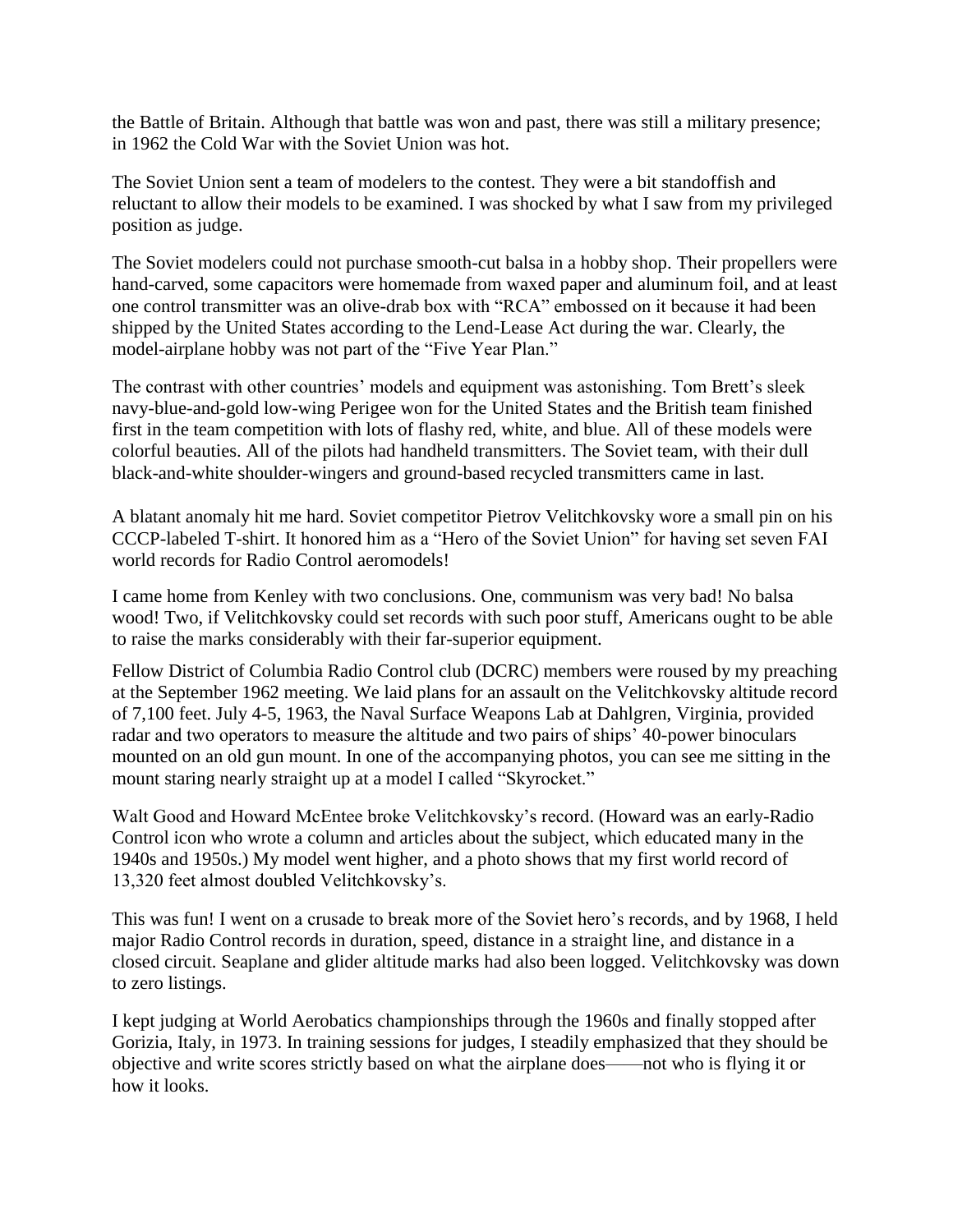Yet when I analyzed score sheets each time for reporting to the FAI Committee, it was obvious that some judges boosted scores of competitors from their own countries and cut others because of national dislikes. Some judges were impressed by competitors who wore neckties or white pants, and others marked down because they did not like airplanes that were painted green. The tightness of the female mechanics' shorts also brought on occasional errors in judgment. Some of the competitors were angry that the judges were not fair, etc.

Herein lays my love for busting records, where you are competing with Mother Nature and the precise rules of gravity and physics. Performance is measured with stopwatches and tape measures. There are no gray areas; you did it or you failed.

Even though I had left Velitchkovsky in the dust, I continued chasing records because it was fun and educational. By 1991, I had 18 records under my belt. With Old Faithful III and Marvelous Martha, this number was escalated to 23 by 1999. These two models played a significant role in inspiring my dream of flying across the Atlantic Ocean.

Old Faithful flew for 33 hours and 39 minutes October 3-5, 1992. I was the sole pilot because the FAI had a "Hail, Lindbergh!" rule stating that only one pilot was allowed. We beat this rule with technology. Paul Howey made a direction-finding receiver that we put in the wing, and then we placed an amateur radio beacon on the ground slightly upwind of me.

The airplane automatically steered toward the beacon, made a loop downwind when it passed the beacon, then repeated this pattern for most of the flight. I was half-asleep on a chaise lounge most of the time.

After this success, I started joking about building an 11-pound airplane that would fly for 60 hours. I would find someone with a huge 30-knot cruiser yacht (or maybe a Navy destroyer) and gather the big crowd of friends formed setting all of these records, and we would have a big party on the fantail of this ship while the model chased a beacon that was on the mast! What a blast! It was fun to talk about it even though I knew it would not work in a moderate wind.

Marvelous Martha conjured visions of a different approach. First, we chased it down routes 81 and 95 at airspeeds up to approximately 70 mph, as measured with a Global Positioning System (GPS) in the chase convertible. Second, I built a dynamometer.

Using horsepower numbers I calculated what aerodynamicists call CDnaught, Cdo; that is, the drag coefficient caused by the profile and skin friction, exclusive of drag caused by lift. Martha had a Cdo of 0.019, which is smaller than the famous super-clean WW II P-51 Mustang's 0.021. The other significant number came from Martha's last record of 808 miles in closed course, piloted by my son Scott on June 26, 1998.

I was angry with the FAI for refusing to list me as a part of a team for the two earlier Martha records. Rob Rosenthal was named record holder for the distance flight. He is a nice person. I like him! However, all he did was pilot the airplane part-time for roughly nine hours. I had worked for two years to develop the model! I certainly would have flown it if I were not nearly blind!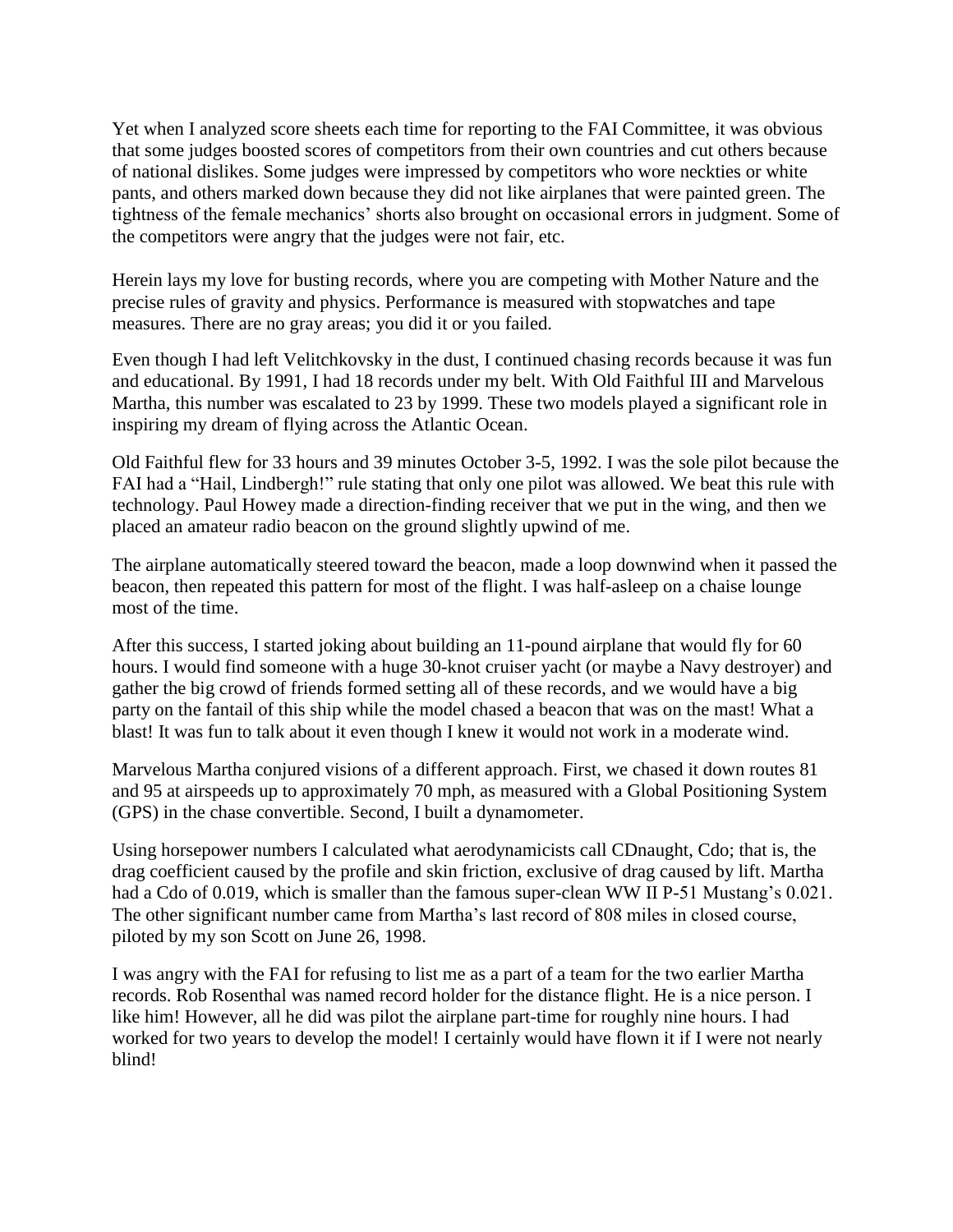The technical challenge of perfecting a model is difficult, but flying is easy if you know how. So to outwit the ancient mariners of the CIAM (International Aeromodeling Committee), my son Scott, whose first name is Maynard, flew the closed-course distance attempt. I take great delight in looking at the record book and seeing that Maynard S. Hill holds that difficult record. (See "Racing Against Sunset" in the October 1999 Model Aviation on page 58.)

Martha was flying approximately 70 mph for 13 hours and had two hours of fuel left at the end of the day. There is a law of physics of airplanes that the power required increases at the cube of the speed. In the simpleminded way I like to work, this rule says that if we slowed the model to half of 70 mph, or 35, it should be able to fly eight times as long. That is  $15 \times 8 = 120$  hours at 35 mph, or a distance of 4,200 miles. That is more than New York to Paris!

But hold it! Some drag caused by lift crawls into this picture because of the slower speed. There are equations in textbooks that tell how to estimate this penalty; when I did the arithmetic, the projections still indicated a distance of approximately 3,700 miles.

From this point, I applied my rules of experience. Textbooks assume perfect airfoils and perfect flow, high propeller efficiency, etc. In the real world of small models and low Reynolds numbers in bumpy air, you will do well to get half of that textbook number.

So in the end I still saw 1,875 miles as a possibility. This estimated figure is close to the distance from Newfoundland to Ireland. Besides, if things did not meet this target, there is often a nice tailwind blowing across the North Atlantic.

Similar numbers had come from Martha's 775-mile record in 1995. So in the spring of 1996 I started thinking seriously about a transatlantic aeromodel. It would have to meet all of the requirements for a true model airplane or I would not try. It would have to weigh less than 11 pounds and use a 10 cc-maximum engine.

Rob Rosenthal showed me how we could measure a model's track and speed with an onboard handheld GPS receiver. The concept would be to launch under normal radio control then switch to autonomous flight. A miniature onboard GPS receiver would provide position data to steer a programmed route. Landing in Ireland within 500 meters of the pre-designated spot would be accomplished under manual Radio Control by a pilot. Newfoundland to Ireland is not New York to Paris, but it is across the Atlantic! Therefore, that was it.

I chuckle now about the fact that at that time my knowledge of Canadian geography was blurry, to say the least. Labrador, Newfoundland, Gander, and Goose Bay were cold places somewhere near the Arctic Circle from which thousands of American-built bombers and fighters were ferried to England during WW II. I did not even know that Newfoundland was an island accessible only by ferry or airplane.

By September of 1998, I was educated that Newfoundland was a faraway island and that it was going to take some money to put this project into serious motion. At Les Hamilton's and John Chirtea's urging, the Society for Technical Aeromodel Research (STAR) was formed. A pro tem board of mostly DCRC members began twisting friends' arms, asking for contributions to the effort in exchange for membership, which promised only an occasional newsletter. We were off and running.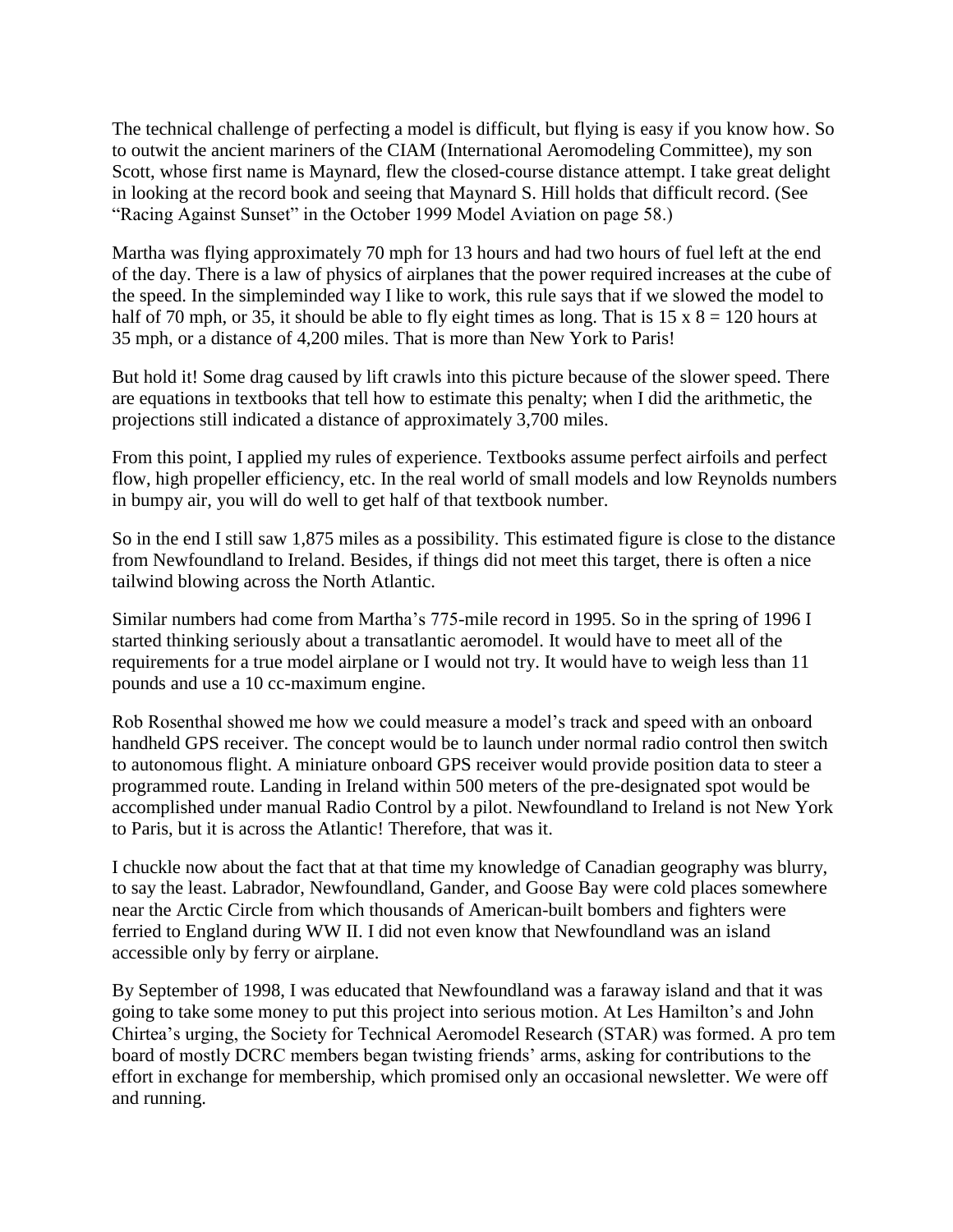Paul Howey and Ted Rollins designed and built the front end of an autopilot; i.e., gyro, wing leveler, roll stabilizer, and servo controller coupled to a Futaba receiver. Joe Foster came on board in the summer of 1998 and started on the massive job of software for GPS navigation and altitude hold.

During the winter and spring of 1999-2000, we flight-tested in a horse pasture on a farm that Beecher Butts owned. He was 88 years old and a legend in the area. He earned his pilot's license in 1946, and at 88, he was still flying his ultra light and riding horses. When riding to the hounds, he jumped fences with people one-third his age.

If the grass got too tall for us, he would knock out a runway with his farm tractor. The combination of our admiration for Beecher and the need to rise above the technical struggles we were having in these early days (crashes!) led me to suggest naming our transatlantic model "The Spirit of Butts' Farm."

In April 2001 we were fairly confident that the few remaining problems could be solved by August, so we bought some cheap (therefore, nonrefundable) airline tickets——still a great expense for our treasury. We asked Andy Gutow to make us some crates in which to transport the models.

All sorts of problems cropped up in May and June 2001. Facing the situation square on, we had to postpone our attempt until August 2002. August is the best, and nearly only, month of suitable North Atlantic weather.

Making use of those cheap tickets, John Patton, Roy Day, Joe Foster, and I flew up to Newfoundland to look at the terrain and meet Carl Layden, the Atlantic Province Director for the Model Aeronautic Association of Canada (MAAC). Carl had volunteered to be the Canadian FAI observer for our record attempt. He had told Saint John's newspaper, "The Telegraph," about our expected visit and its purpose, and a pleasant story was published on the day of our arrival.

Bingo! Nelson Sherren, a former RAF Lancaster-bomber pilot, read the article and called Carl to ask us to meet with him because he wanted to help. Nelson is a Newfoundland/Labrador aviation-history buff. He has retrieved parts of busted or sunken WW II failures and owns a spare wing rib of the Vickers Vimy biplane that Captain John Alcock and Lieutenant Arthur Whitten Brown flew for the first nonstop crossing of the Atlantic in 1919.

In 2001 Nelson was president of the 150th wing of the North Atlantic Royal Canadian Air Force Association. He told us he would arrange for low-cost housing on a military base when we came back in 2002 and that he could also provide a large workspace with telephone service at the association's clubhouse on the base.

His word was good; these things were available to us in 2002 and 2003. What a blessing! The arrangements were top-notch, especially since we had envisioned ourselves working out of motel rooms. We spread out on eight workbenches in a 30 x 40-foot room with three computers, a drill press, an oscilloscope, and plenty of folding chairs.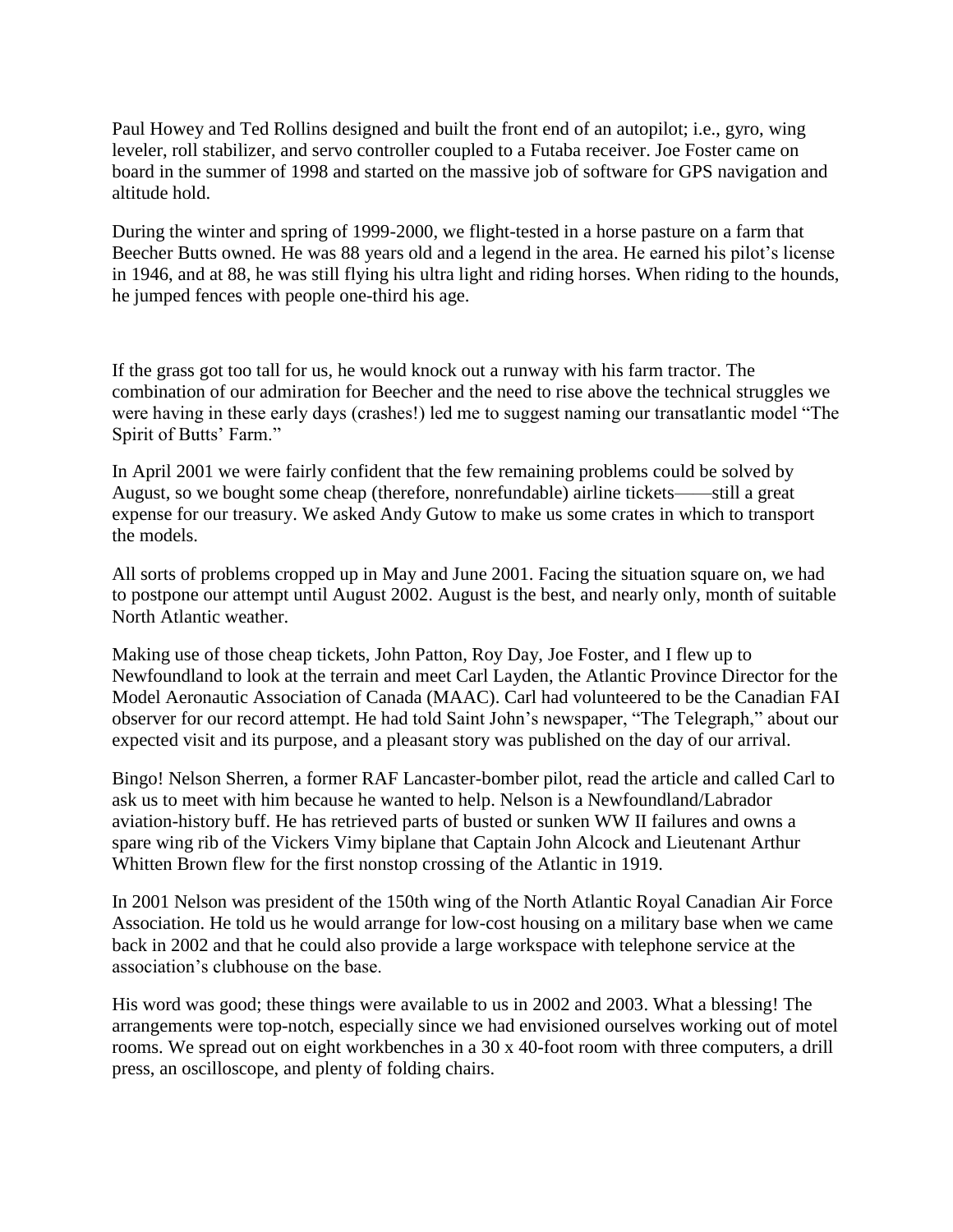During the winter and spring of 1999-2000, I built five airplanes with 6-inch-diameter fuel tanks. When we got around to measuring speeds, I decided that these models were too fat. They flew only roughly 38 mph when pulled by the allowable horsepower and fuel rate.

During the winter of 2000-2001, I built six airplanes with skinnier fuselages, with 3/4 of the fuel in the fuselage tank and 1 /4 of the fuel in a wing tank. The plumbing and fuel-pressure system was complicated. Putting precise amounts of fuel onboard was a nasty challenge. These models flew approximately 43 mph at full weight, but three were crashed during tests in the spring of 2001 and two more were totaled after our 2001 postponement.

During the winter and spring of 2001-2002, I built four more airframes. By this time, I had constructed 21 fuselages and 12 wings. Hundreds of hours of engine testing filled in the spots between constructions.

July 26, 2002, my wife Gay and I started a six-day journey to Newfoundland in a rented Dodge Caravan. I do not have a driver's license because of my degenerated vision, so Gay, who loves to drive, took the wheel while I had a much-needed six-day rest. Preparations had approached frenzy during the final weeks of testing. We had four all-up models packed in the van along with boxes and bundles of auxiliary stuff.

We made the first record attempt with the serial number 19 model, identified as TAM (Transatlantic Model) 1 on our web site (http://tam.plannet21.com). The launch was at 8 p.m. local time on August 8. The evening launch was made so that the model would arrive in Ireland during daylight hours. Minimum crossing time would be as short as 28-30 hours if there was a brisk tailwind. That would put it on the Irish coast in the dark. The maximum time had to be less than 40 hours. That was the maximum expected fuel duration.

Joe Foster manually flew TAM 1 to roughly 1,000 feet using a Futaba PCM transmitter. When he toggled the landing-gear switch to put the model on autonomous flight control, it started making lazy circles approximately 300 feet in diameter. The wind blew the circling model toward Ireland, but it soon fell into the ocean.

The cause may have been that the model was too far out of trim for the gyro and steering software to grab hold. We tried for a test-and-trim flight early in the afternoon, but high winds led to a rough forced landing. I think a gear was broken when the aileron snagged in tall grass. We will never know.

TAM 2 was launched two days later after a check flight. This time all looked good. The model made the half-mile leg to the north that Joe had programmed, to avoid flying over a Cape Spear visitors'' parking lot. We were on a gravel road roughly 1/4 mile west of the lot.

After passing the 1/2-mile point, TAM 2 took off on a beeline, straight as an arrow, but on a heading toward the Azores islands - not toward Ireland. Telemetry indicated that the engine stopped and the model dropped into the sea 171 /2 minutes after launch.

We were doing poorly! I had some ideas about why the engine had stopped, but there was no way to check my ideas with the engine on the ocean floor. The heading error was something else. There was a flaw in the software that was undetected during our two years of flight-testing the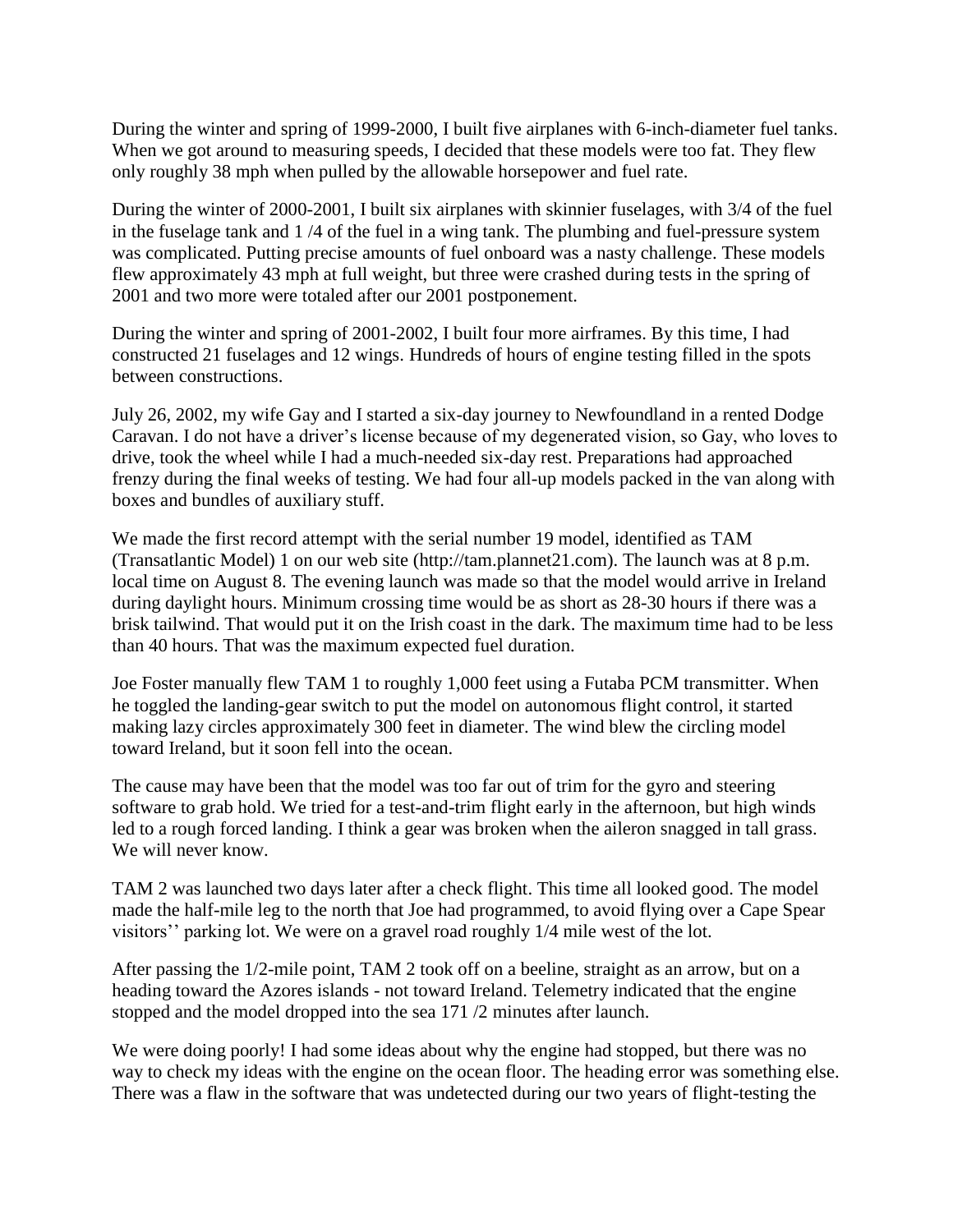steering functions. The reason it escaped detection was that we had never turned the model loose to fly long distances. We flew small ovals and short hops up and down a road using a convertible to keep the model in the pilot's sight.

Any modeler who intentionally programs an auto piloted model to fly out of sight over populated land is reckless and irresponsible. The potential harm done to the hobby would greatly outweigh any inflated ego. We were not irresponsible nor were we reckless. We aimed to fly over the ocean at approximately 1,000 feet of altitude. There would be no swimmers underneath, no airplanes flying that low, and no ships with masts that tall. "Safe" is the word that describes what we were doing.

Weather over the North Atlantic had not been good up to this point, but on August 13, 2002, it was predicted to be bad for the next four to five days. This was partly okay because Joe Foster and Les Hamilton had to recalculate, simulate, and insert new pieces of code from top to bottom; that was 100 pages and 10,000 lines! They were at it for three long days.

I took advantage of this break to retreat to a table in a remote corner of an adjacent room. In spurts, I wrote a eulogy which I hoped would be read at a memorial service for Walt Good; he had died a month earlier, and his service was to be in Florida. I yearned to be there, but I was trapped in Newfoundland. Tears of grief dropped on my writing pad. Walt was a good friend and a fun scientist. He surely would have enjoyed participating in a technical miracle we were seeking.

Nelson Sherren had meteorologist friends in Gander and Goose Bay who faxed, on a daily basis, current conditions, and 24-hour forecasts of wind and frontal systems over the Atlantic. Roy Day pulled predictions from the US Navy Norfolk Web site. Bob Yount in Maryland sent E-mails with recommendations. The situation was no-go August 15-17.

Paul Howey, who was to be the landing pilot in Ireland, was telling us via E-mail and cell phone that it was raining buckets most of the time. What is worse, the rain was blown horizontal by winds that, at midnight on one of those days, tore down the tent in which he and his son Rusty were trying to sleep. They retreated to a bed-and-breakfast.

Nelson's 9 a.m. weather briefing on August 18 informed us that things were far from ideal but not totally negative. We decided to try it. Time was running out; cheap tickets home were for August 22. We drove to Cape Spear under clear skies, only to see a dense cloud of fog over the launch site as we rounded the last bend in the road. We stood in that fog until 8 p.m. and saw no hope for clearing.

We returned at roughly 5 p.m. the next day, set up TAM 3, and launched it at 6 p.m. to beat that fog. This time TAM 3 took off on the 62° track it was supposed to follow and flew on course for the next eight hours.

The last report from the satellites used for tracking stated that it had gone 479 miles before dropping out of sight. The most likely cause of failure this time was that the model hit a rainstorm and severe turbulence. We joked that we could talk like military public-relations people who would call this "a successful test that showed the system to be working properly."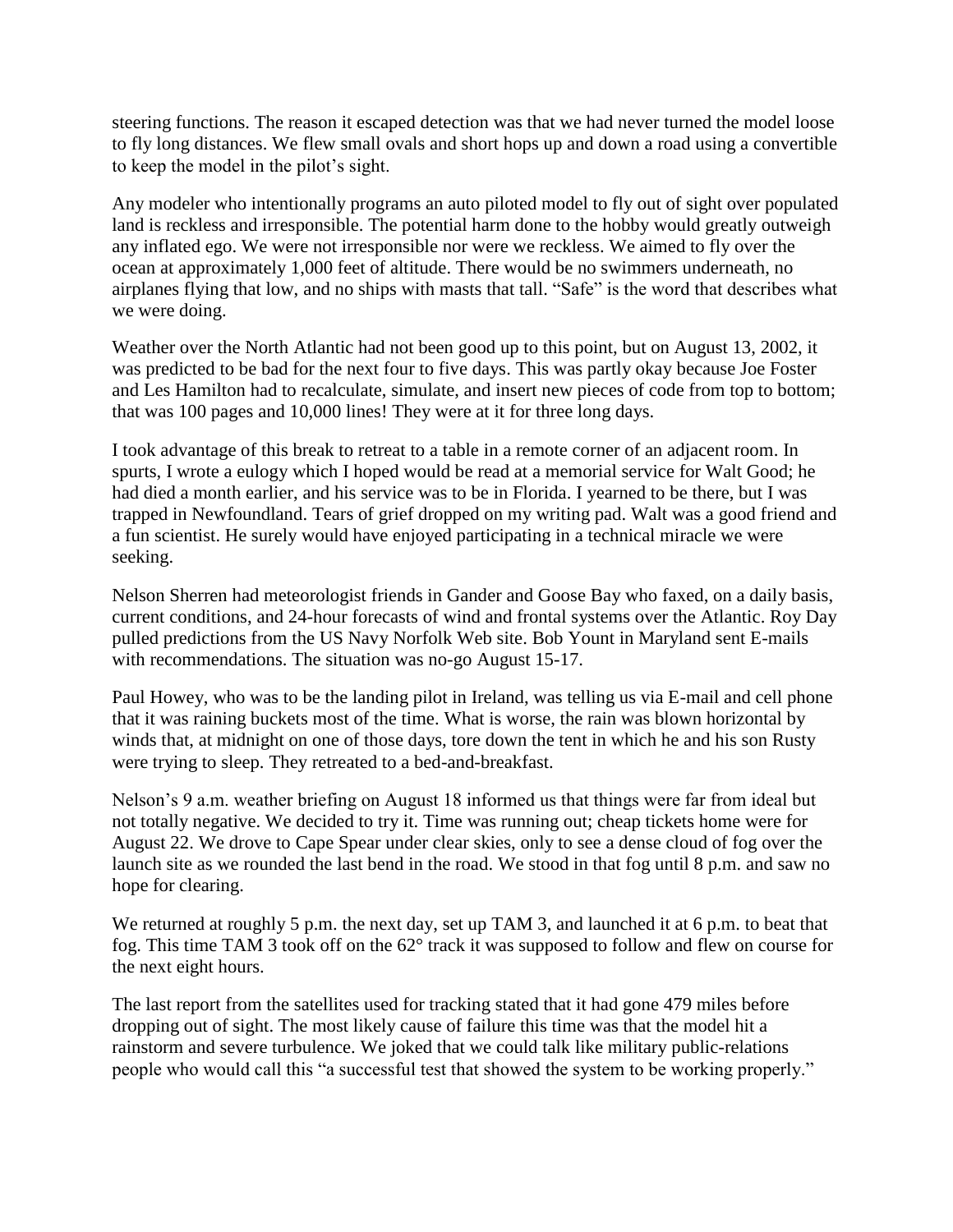We still had TAM 4 in the shed, but we had run out of time. We packed our goods and started home on August 22, 2002.

Actually, the results of TAM 3 were encouraging. I wanted to keep trying, and, with some reservations about how much time they could give, the team decided to try again in 2003.

I started building slightly modified models almost immediately. I paid the drag penalty of a slightly fatter fuselage to put all of the fuel in a single tank. I shifted the wing position forward to better accommodate a CG (center of gravity) shift as fuel was consumed. I also moved the autopilot to midway between the wing trailing edge and the stabilizer leading edge. This ensured that there was no way rainwater could be sucked in to foul the electronics. We were flight-testing this version two months later and found the drag penalty to be negligible.

I rang in 2003 with three new airframes, numbers 23, 24, and 25, ready for engine testing. In early February, I took on a small consulting job with some of my former colleagues at the Johns Hopkins University APL. They had a high-school senior serving as an intern, and they told me that Cyrus Abdollahi would learn more, and be more useful to their UAV [Unmanned Aerial Vehicle] project, if he came on board as an intern on our TAM effort.

That was a classic understatement. Cyrus was a knowledgeable model builder, a good Radio Control pilot, and a whiz on computers. We started working together in February, and he spent nearly 25 hours a week helping the blind man! We built three more airplanes and did some good flight-testing for STAR and for APL. It is a delight to work with this young man, and I miss him now that he is in college and able to come by only on Sundays.

During the winter and spring of 2002-2003, I continued to test engines down in my shed. You would think that after 12 years of work and five records I would know everything there is to know about an O.S. 61 FS engine. Not so.

After several months of mysteries, I found a flaw in two of my five homemade rear power takeoffs that are used to drive an alternator that powers the whole system. I have acquired 26 O.S. 61 FS's at flea markets and on the Internet. The flaw wandered from one engine to another as I moved it to test engines. It takes as much as 12 hours of running to see if a change has a significant effect, and if you are working to get six engines in proper condition, it is easy to lose track of some the variables.

The culprits were units I had machined back when I had good eyes. Tweed Cottrell made six new ones of superb quality.

By June, there were six airframes; some had been through preliminary flight-testing. Autopilot construction had fallen behind, so I was continually transferring the one workable unit from one airframe to another. Les Hamilton and Ron Bozzonetti gave up many hours of their hobby time to come out for flight tests.

On July 18, a virgin model (number 26) with a virgin autopilot failed while being manually flown. In the rush, my shake-and-bake routine was apparently inadequate to avoid an infant mortality; the model went down in some woods on the edge of a wheat field approximately a minute after launch. Dedicated STAR member Andy Gutow flew over the woods in a Cessna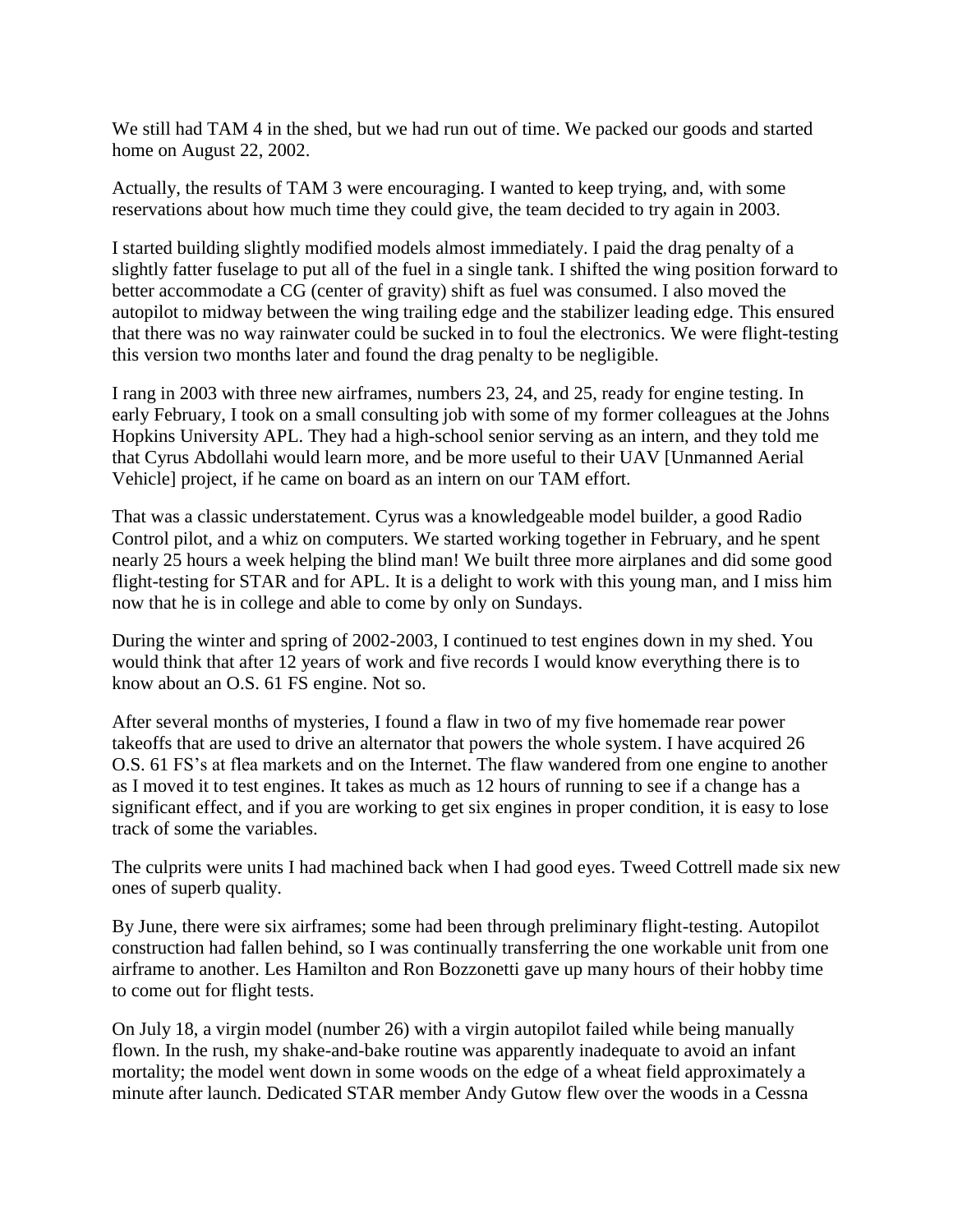with Ron Bozzonetti as a second pair of eyes. Nothing was seen; 26, with alternator, gyro, good engine, and autopilot, were gone. Period!

On July 29, Gay and I set out toward Saint John's in a Chevy Astro minivan loaded with five TAM models: numbers 23, 24, 25, 27, and 28. First, Gay drove out to Lexington, Kentucky, to trade our Subaru for the van that our son-in-law Larry Snipes owned, a trade that saved \$3,000 of STAR's funds. The cost under run was a huge help to the budget.

We arrived in Saint John's on Sunday, August 3, and were cheerily greeted by friend and benefactor Nelson Sherren. The rest of the crew, Joe Foster, Les Hamilton, and Cyrus Abdollahi, flew in the next day.

I honed the engine on number 24 for two days, and we went out for trim tests Friday afternoon, August 8. The first launch, now referenced as TAM 4, went up into a fogless sky over Cape Spear at eight that evening. There was a gentle wind from the west and the dirt road sloped down to the west, so this 77-year-old geezer had no trouble heaving it into the air.

People told me that the climb out and smooth straight-line departure into the sky still-painted by the setting sun were beautiful things to see. I have to take their word for it because it is gone from my eyes if it is more than 200 feet away.

Satellite data flowed into our operations room via E-mail messages for the next eight hours. TAM 4 was on course, the engine was fine, the speed was right, and the altitude was correct at 1,000 feet. Then after 430 miles, a bit short of the place where we lost TAM 3 the year before, there was nothing. No further report.

The cause could not be determined because the model went down during a period when all satellites were absent from the North Atlantic. There was no rain, winds were modest, and storms were hundreds of miles to the south. It was a mystery.

Joe Foster postulated carburetor ice because TAM 4 disappeared at roughly the same time that TAM 3 did. My hundreds of hours of bench tests during cold and hot, humid weather did not support that idea. Somebody suggested that the Bermuda Triangle might have a cousin up in Greenland. Cyrus, in his quiet, humorous manner, said that maybe the Icelandic Navy's gunboats needed target practice. We had no clue.

The weather reports Saturday morning, August 9, were favorable. Tailwinds of 10-15 mph in the middle of the flight would help, but there would be crosswinds for a couple hundred miles after launch and the last couple hundred miles near Ireland. Conditions were expected to deteriorate two days hence, so we decided to try for another launch that night. The hustle to uncrate number 25, undo the safety packing, and stuff it with autopilot and engine put a bit of a strain on a crew that had not slept much the night before.

It was 11:30 a.m. before I could start running fuel tests. Ordinarily I have to run and measure for three or four hours to make sure the needle and filters are okay. For the next two hours, fuel flows swung from crazy highs to saggy lows. I use a fussy medical filter in the fuel line that likes to stay wet. Apparently, this one had dried out in spite of isolation clamps during the seven-day trip. I knew the routine; I had to put in a new filter and start over. But, by that time, it was 2:30 p.m., and we had to go off on a trim flight.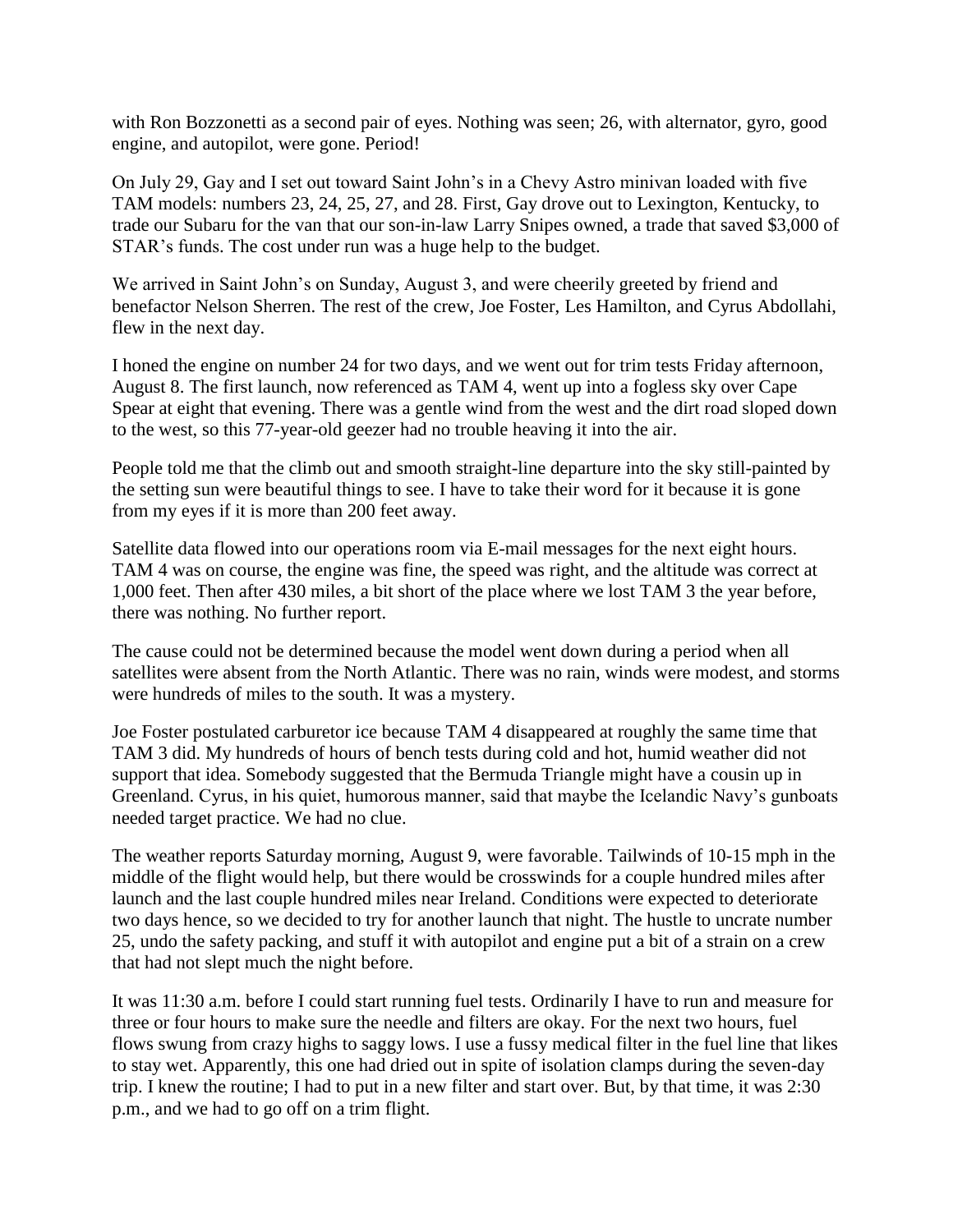From 4 pm to 5 pm, I measured fuel again, but I was far from sure that it was okay. Soon we would have to start the fueling and weighing process. Carl Layden, the Canadian observer, was waiting in the shop with Contest Director (CD) Les Hamilton to attest to the weigh-in's accuracy. Expletives flashed through my brain before I finally said, "Throw this fluky thing, and hope!"

We did just that at 7:45 p.m. local time. The launch was easy because of a mild west wind. Joe's climb-out was quick and smooth. TAM 5 did a graceful turn toward the northern waypoint then bee-lined out of sight on the 62° heading to Ireland.

All was well at 11 p.m. Data indicated engine rpm okay, altitude okay, speed approximately 43 mph, no tailwind. There was nothing I could do but hope, so I packed off to bed. Les, Joe, and Cyrus stayed on post to sift the incoming data.

There was good news when I entered the TAM shop at 8:30 Sunday morning. The Spirit was still flying and was roughly 560 miles out. However, there were some ominous aspects of the data.

The engine was supposed to be regulated and smooth at 3,900 rpm, but readings ranging from 4,100 to 3,100 were coming in. Altitude was also a bit unsteady, varying from 280 to 320 meters (plus or minus 70 feet). Data points came in roughly once a minute for periods of up to 12 minutes.

We could not plot any meaningful graphs, but it was obvious that the model was porpoising from a shallow climb to a speedy dip in the flight paths. We had seen this behavior in Maryland flight tests. I was fairly certain that the engine was lean, making insufficient power to pull the model into its usual smooth cruise condition. If the porpoising stayed mild, the penalty in speed was not severe.

The Spirit trotted along all day Sunday. Over mid-ocean, it picked up a 5-10 mph tailwind and was cruising at 50-55 mph. This tailwind was supposed to be 10-15 mph, but Mother Nature does not always do what man predicts. I went to bed at roughly 10 p.m., fearful that the cool of night would increase the viscosity of the fuel, taking the engine from lean to dead.

Sure enough, when I returned to the shop at 4 a.m., Les and Cyrus said they had had no satellite data for three hours. Les and I agreed that we should call the Irish officials, Joe Dible and John Molloy, and tell them to turn around. They were on a six-hour trip from Dublin. Likewise, we called AMA President Dave Brown, who had volunteered to land the model. He was at a bedand-breakfast near the Mannin Beach site.

Within minutes of my saying goodbye to Dave, Cyrus turned away from the data computer he had been monitoring and announced, "We have a satellite!" Cyrus had been a heartwarming example of unusual patience and youthful optimism from the start. The old geezers had given up, but not Cyrus.

We quickly called the Ireland crew. None of them had turned around. (Later we learned that a couple of satellites had not dumped their data and had to go around the earth one more time before reporting to the system.)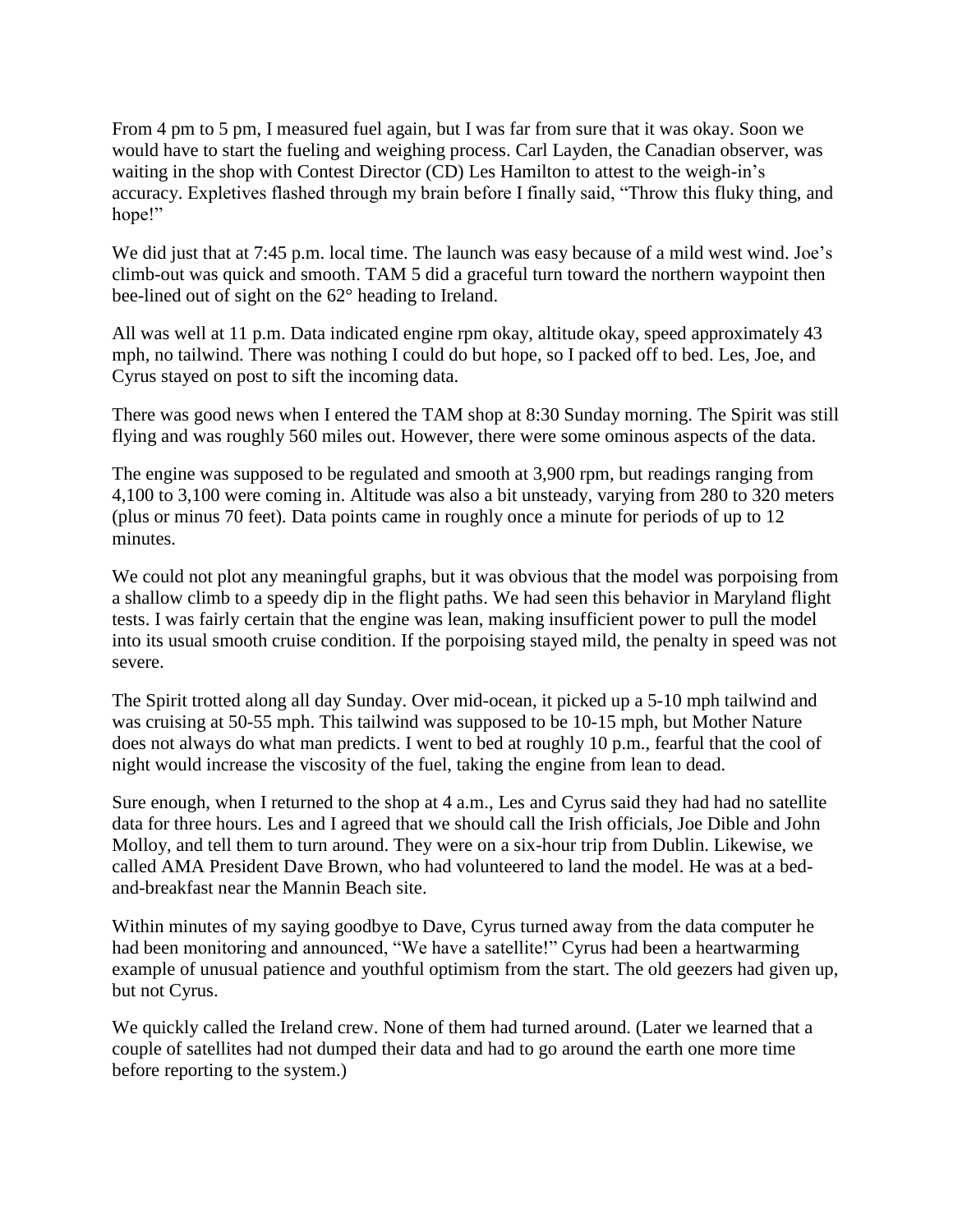Not only was the Spirit still flying, but also it was flying better. It was 5 a.m. Monday morning in Newfoundland, but the Spirit was far enough east to be in warming sunshine. It had flown over the Gulf Stream during the night. Perhaps warmer air voided the viscosity problem. It was obviously happy to be rid of a lot of fuel weight. The elevator had gone from nearly full up trim to a little below neutral. The engine rpm was a comforting, steady 3,900.

At 9 a.m. Newfoundland time (12:30 Ireland time), or 37¼ hours into the flight, the model was approximately 70 miles from the Irish coast. Its speed was down to 43 mph. Its heading was right on target at 95° true heading. We had a real fingernail-chewing cliffhanger on our hands. The engine was supposed to go roughly 37 hours if I had set the needle at the intended reliable, slightly rich setting. I do not chew my nails, but I, and everyone else waiting in the Newfoundland shop, was very tense.

My thoughts drifted to a 1999 cross-country attempt to fly from Leesburg, Virginia, to Savannah, Georgia, a distance of roughly 540 miles. We had flown for 7 1/2 hours. We had passed Ron Clem's distance record of 507 miles when a Niagara Falls-type thunderstorm swamped the model, drenched the crew, and put two to three inches of water in the footwells of my 1972 Ford LTD convertible.

At that point, I realized that the engine might stop a couple miles offshore. I mused at my wellworn slogan "You can't win 'em all!" and hoped I would not have to use it this time. My fears did not materialize into disaster; the model came into sight at Mannin Beach at roughly 2 p.m. Ireland time on Monday afternoon.

Dave Brown, a member of six US World Championships teams in the 1980s, confidently toggled the landing-gear switch to gain manual control of the airplane. He banged the rudder stick hard right to kill the engine. Dave's wife Sally was cell phoning the happiness. Dave glided the Spirit into a dead-stick landing approximately five feet from the designated spot. At 2:08 p.m. Ireland time, Sally's report, "It's on the ground!" raised a whooping cheer in the Newfoundland shop. I buried my head on Gay's shoulder and wept unashamedly for joy.

Special recognition and thanks are due Les Hamilton. He worked hard at the important jobs of chief United States official and AMA CD, and he contributed hundreds of hours to helping with flight tests, telemetry, and data analysis. Les also served as the secretary of STAR and put many hours into communicating with members.

Joe Foster made a major contribution by designing the electronics and writing all of the software codes for the navigation portion of the autopilot. His work on the codes was massive and technically brilliant. He was also the pilot during many arduous hours of flight-testing the autopilot and airplane performance.

Dave Brown's time is normally consumed by the position of AMA president. He is a skilled Radio Control pilot, and I am grateful that he responded to my request for him to go to Ireland to land the model.

Cyrus Abdollahi, the third member of the TAM crew in Saint John's, is a 2003 graduate of John F. Kennedy High School in Silver Spring. Cyrus helped build and test some of the five models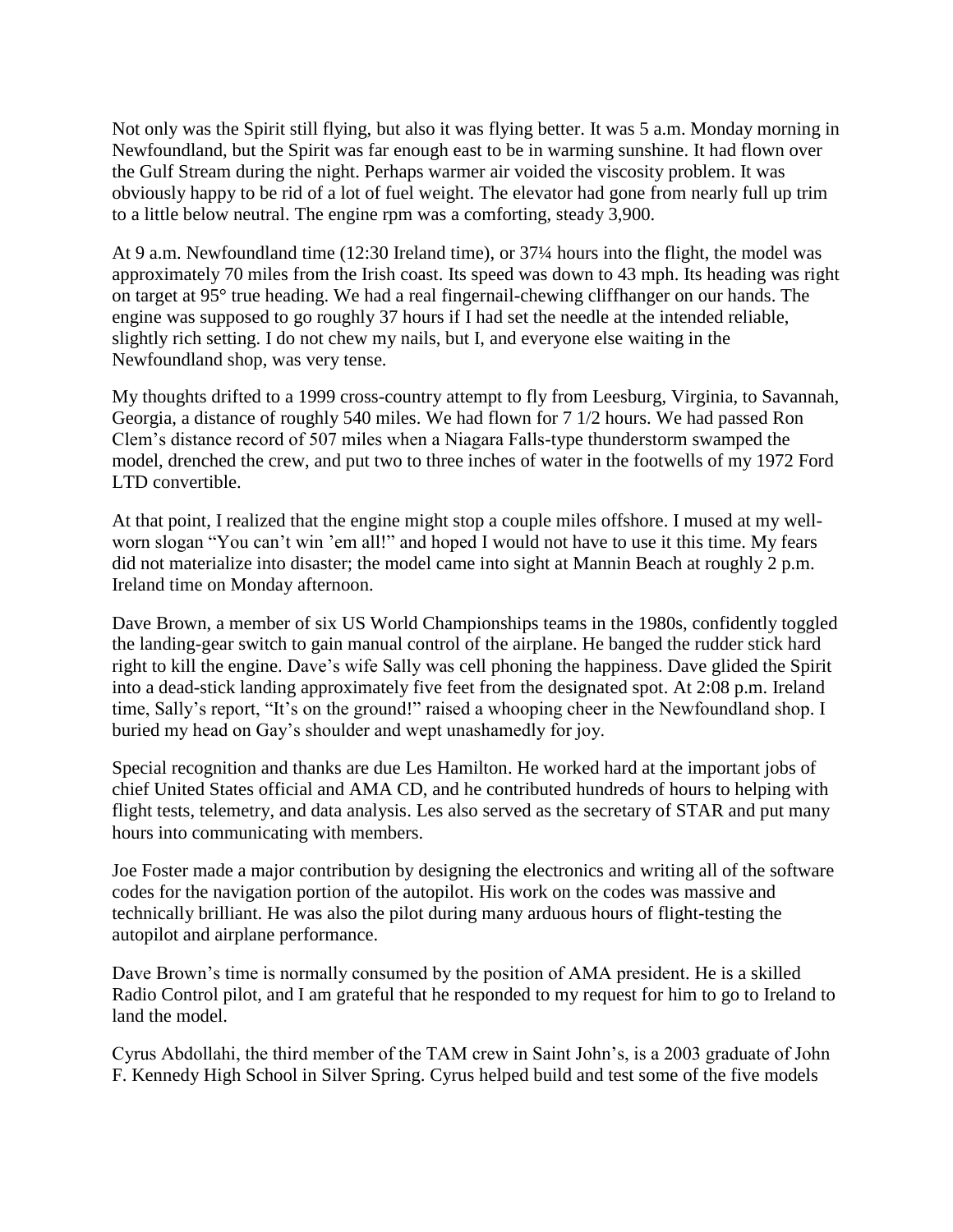we took to Newfoundland. His patient and enthusiastic study of hundreds of incoming E-mails in Newfoundland at all hours of the day and night was a valuable help in achieving the record.

My wife Gay was the fourth member of the Newfoundland TAM crew. In addition to being a comforting confidant and counselor, she drove our son-in-law's van more than 80 hours to transport the models and the legally blind builder of the model to Newfoundland and back.

Paul Howey designed and built the ARGOS transmitters, which were necessary for achieving our goals. He and Ted Rollins designed and wrote the software codes for the stability- and servocontrol section of the autopilot. With his son Russell, Paul generated the artwork for the circuit boards and assembled the electronics and harnesses of the autopilots used in 2002. In the 2002 attempts, he also recruited the amateur radio enthusiasts. Although Paul could not go to Ireland for the 2003 attempt, the project has been fortunate that his ham friends came anyway.

The TAM team included a number of other people here in Washington DC and in Ireland. Ron Bozzonetti and Roy Day helped as pilots during four years of testing. Roy served as CD in 2002. Julian ""Tweed"" Cottrell helped with engine testing, machining, and autopilot assembly. Art Kresse machined some parts for the engines and made technical drawings of the model. Charlie Calvert helped with the design and fabrication of fuel pumps and flexible alternator couplings.

Bob Yount gathered weather data for months in advance of the attempts and provided advice while we were in Newfoundland. Bill Savage has been a steady help as the editor and producer of 14 newsletters in the past three years. John Patton, who has served many times as CD for earlier records, could not go to Newfoundland. However, he has served faithfully as the treasurer of STAR.

Laytonsville Landscaping owner Doug Lechlider allowed us to use his sod farms for the last two years of testing. This kindness reduced the number of broken propellers and fuselages that we were experiencing on the rougher terrain at Butts'' Farm.

In spite of the overly friendly horses and the hazardous mounds they left behind, the use of Beecher Butts' pasture was valuable to our early flight tests. Beecher's vitality and enthusiastic spirit inspired optimism to counter my advanced age and its handicaps.

In Canada, Nelson Sherren arranged for our housing and an operations center. Carl Layden, Craig Trickett, and John Shortall of the Saint John's Aeromodelers Club were eager to fill gaps and solve problems that cropped up.

In Ireland, Joe Dible, John Molloy, and Noel Barrett deserve special thanks for making long journeys from Dublin and Cork to be present as official observers. From the landing crew in Ireland, radio amateur Ronan Coyne set up the Web site that TAM used. Ronan also played a key role in setting up the downlink telemetry. Other Irish crewmembers were Enda Broderick, David Glynn, Aengus Cullinan, and Tom Frawley. Sally Brown's joyful enthusiasm crossed the ocean on her cell phone during the landing. Her communication was a vital contribution.

I am grateful for all of the help that came from these wonderful friends.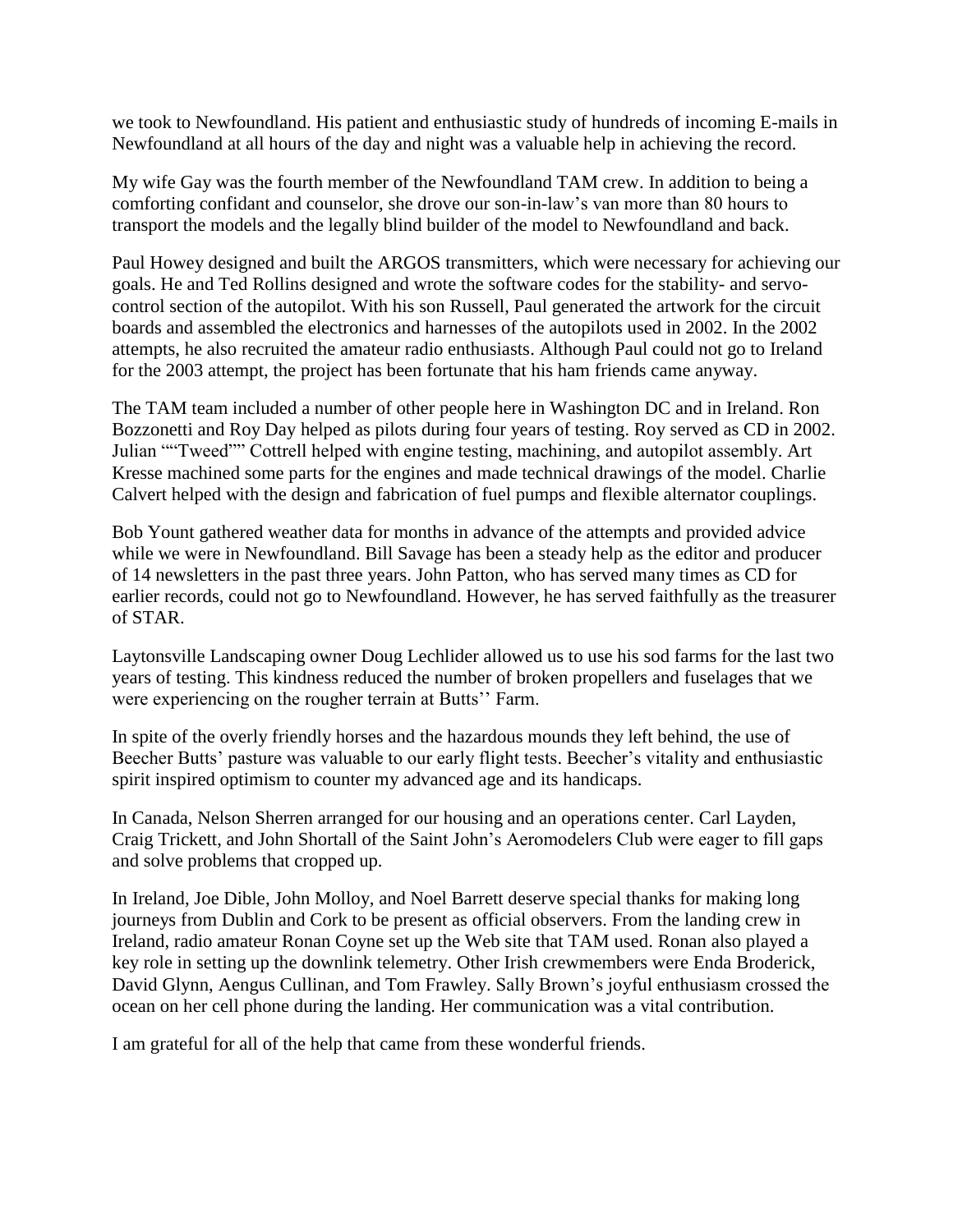Maynard Hill 2001 Norvale Rd Silver Spring MD 20906

## **Flight completed August 11, 2003**

Maynard Hill's attempt at a Trans-Atlantic crossing of a Radio Controlled Model involved five attempts. TAM-5 succeeded.



*August 9, 2003: Maynard starts* **TAM-5** *for takeoff around 7:45 pm Newfoundland time. Photo by Loretta Foster.*



*Pilot Joe Foster controls TAM-5 climb-out. Photo by Loretta Foster.*



*Crowd at Cape Spear. Photo by Loretta Foster.*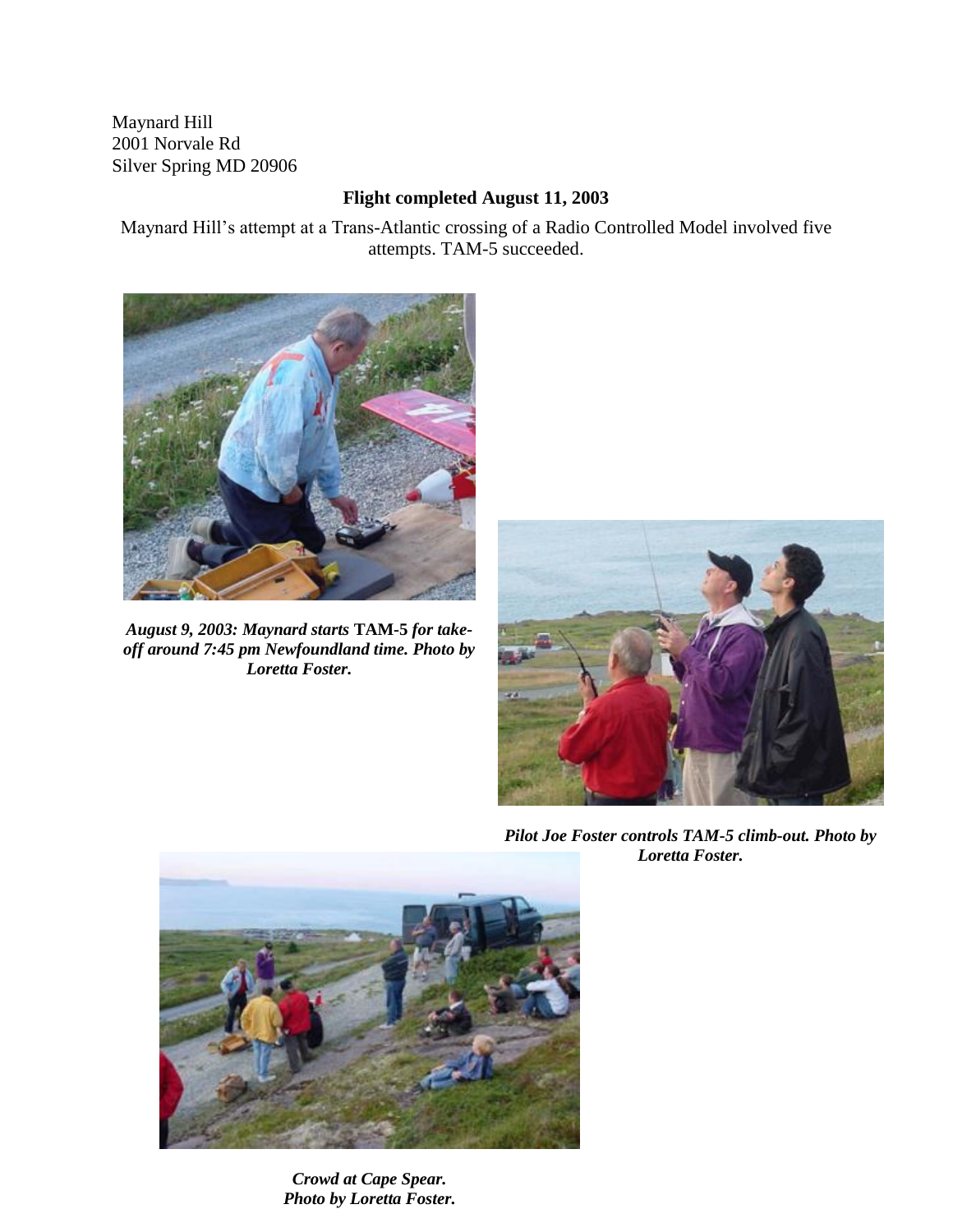

*Les Hamilton gathers data from* **TAM-5***. Photo by Loretta Foster.*



*Problems with our cable internet connection. Photo by Les Hamilton.*

*Les contacted our internet provider, Rogers Cable. Even though it was Sunday night, they sent out a technician to find and fix the problem. Without this connection, we could not get data from Tam 5*



*Maynard and Cyrus examine data from TAM-5. Photo by Les Hamilton.*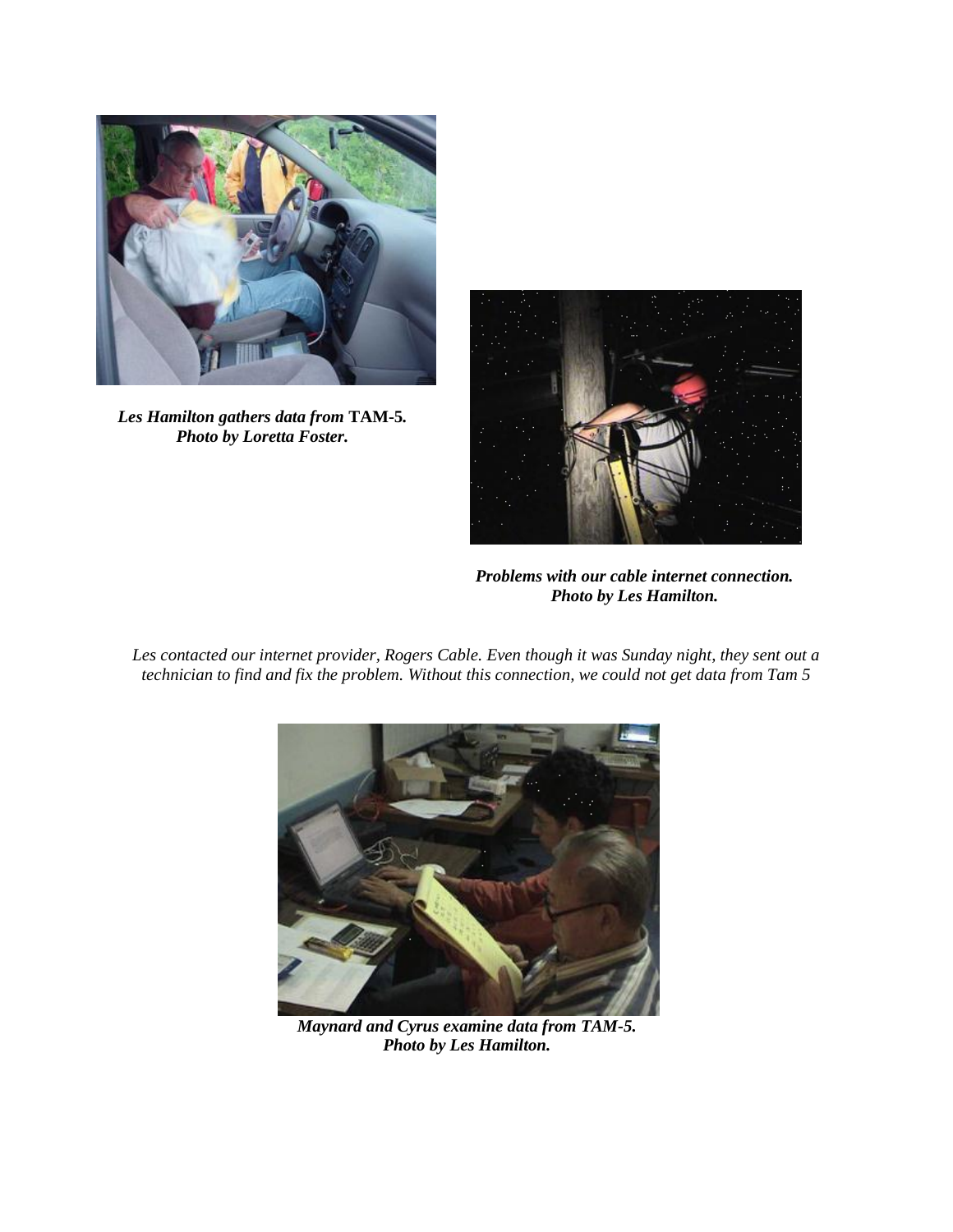

*Irish TAM crew, with TAM-5 in hand, in front of the Alcock and Brown monument.* 

*From back row L to R Enda Broadrick (Video Camera), Ronan Coyne (Telemetry), Dave Glynn (Digital Camera), Tom Frawley (Telemetry), Noel Barrett, Joe Dible, Mrs. Barrett Front (kneeling) John Molloy, Dave Brown, Sally Brown*

*Photo courtesy of Ronan Coyne.*

**Newsletter 04/04 - 20 February 2004**

**Fédération Aéronautique Internationale** *The World Air Sports Federation*

**1. Maynard L. HILL honored**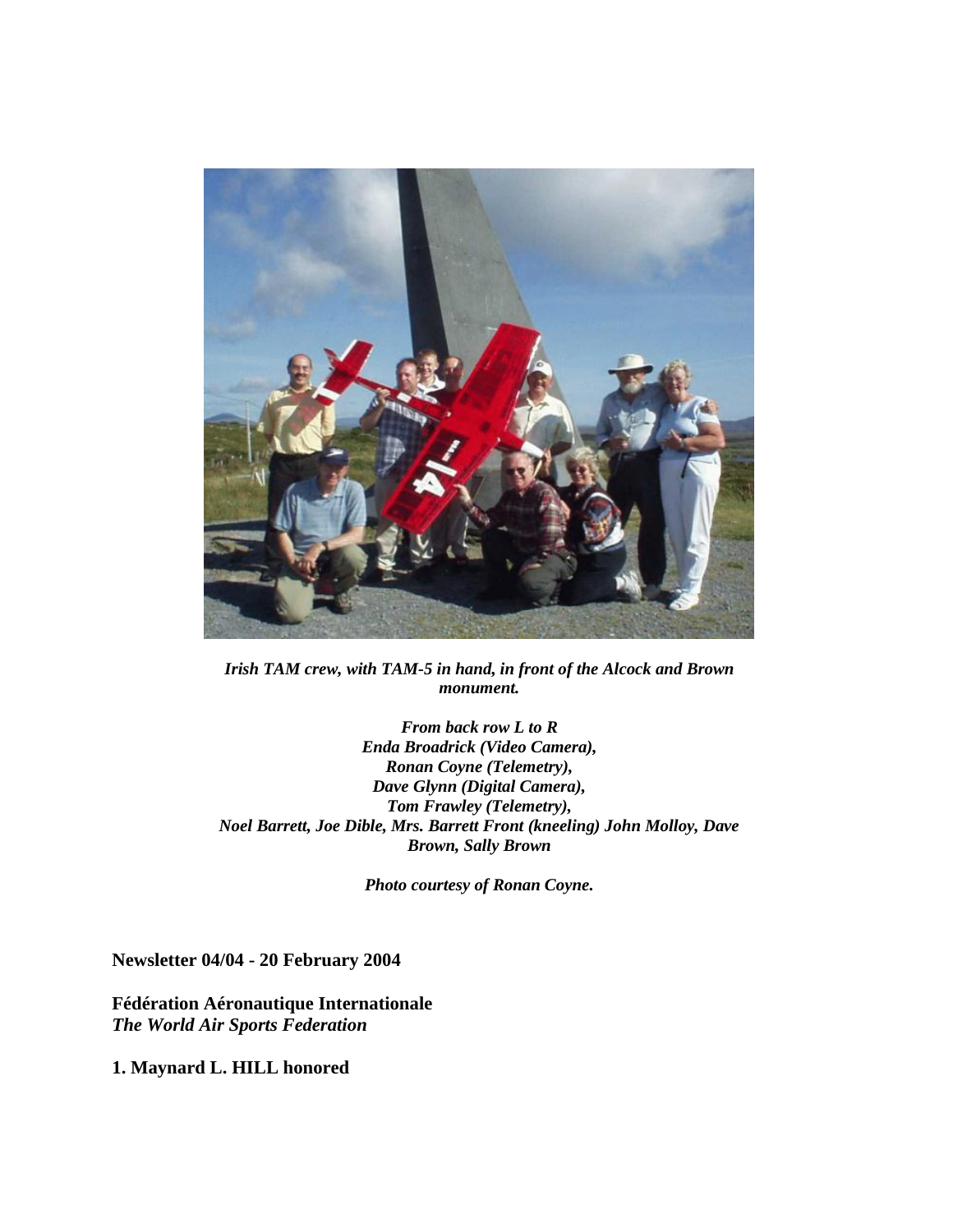On 15 August and 27 October 2003, the FAI-News reported on the World Record set by Maynard L. HILL and his crew as their Model Plane crossed the Atlantic Ocean; this outstanding performance has been honored by *Aviation Week & Space Technology.*

At the beginning of February, the *Aviation Week & Space Technology* Magazine presented its 47th annual Aerospace "Laurels" selections. Each year, the magazine's editors nominate individuals and teams who made significant contributions to the international field of aerospace during the previous year.

"In the category "Aeronautics / Propulsion," Maynard L. HILL has been honored for "designing and being the first to fly an 11 pound model aircraft across the Atlantic Ocean, re-creating the flight of Alcock & Brown. Hill displayed remarkable tenacity in achieving this goal, making such a small craft have both the range and reliability required while on a shoestring budget, and overcoming poor weather and other hazards. Hill's lifelong efforts in support of model aviation have inspired generations of people attracted to aerospace."



"The Spirit of Butts' Farm" **TAM-5**